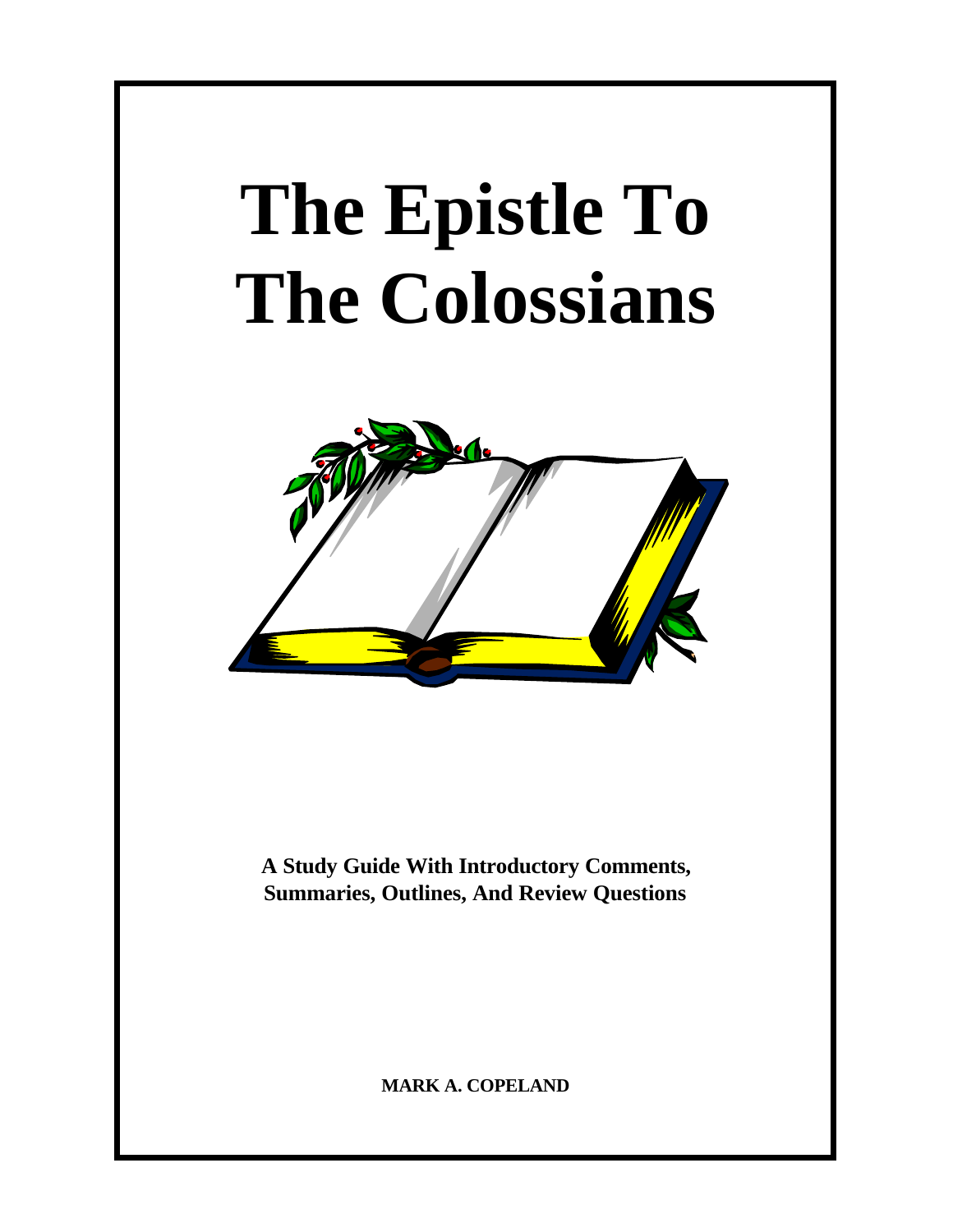# **The Epistle To The Colossians Table Of Contents**

| <b>Introduction</b>  | 3  |
|----------------------|----|
| <b>Chapter One</b>   | 9  |
| <b>Chapter Two</b>   | 13 |
| <b>Chapter Three</b> | 17 |
| <b>Chapter Four</b>  | 21 |

This study guide was developed in preparation for teaching adult Bible classes.

- The objectives for each section are usually things I plan to emphasize during the class.
- w I have found that summarizing and outlining helps me to better understand the Word of God. It is a practice I highly recommend to others.
- I generally delete the answers to the review questions before printing the material and giving it to the students. But that you might know what answers were intended by the questions, I have included them in these guides.

This material is from **ExecutableOutlines.com**, a web site containing sermon outlines and Bible studies by Mark A. Copeland. Visit the web site to browse or download additional material for church or personal use.

The outlines were developed in the course of my ministry as a preacher of the gospel. Feel free to use them as they are, or adapt them to suit your own personal style. To God be the glory!

#### **Executable Outlines, Copyright © Mark A. Copeland, 2001 MarkCopeland@aol.com**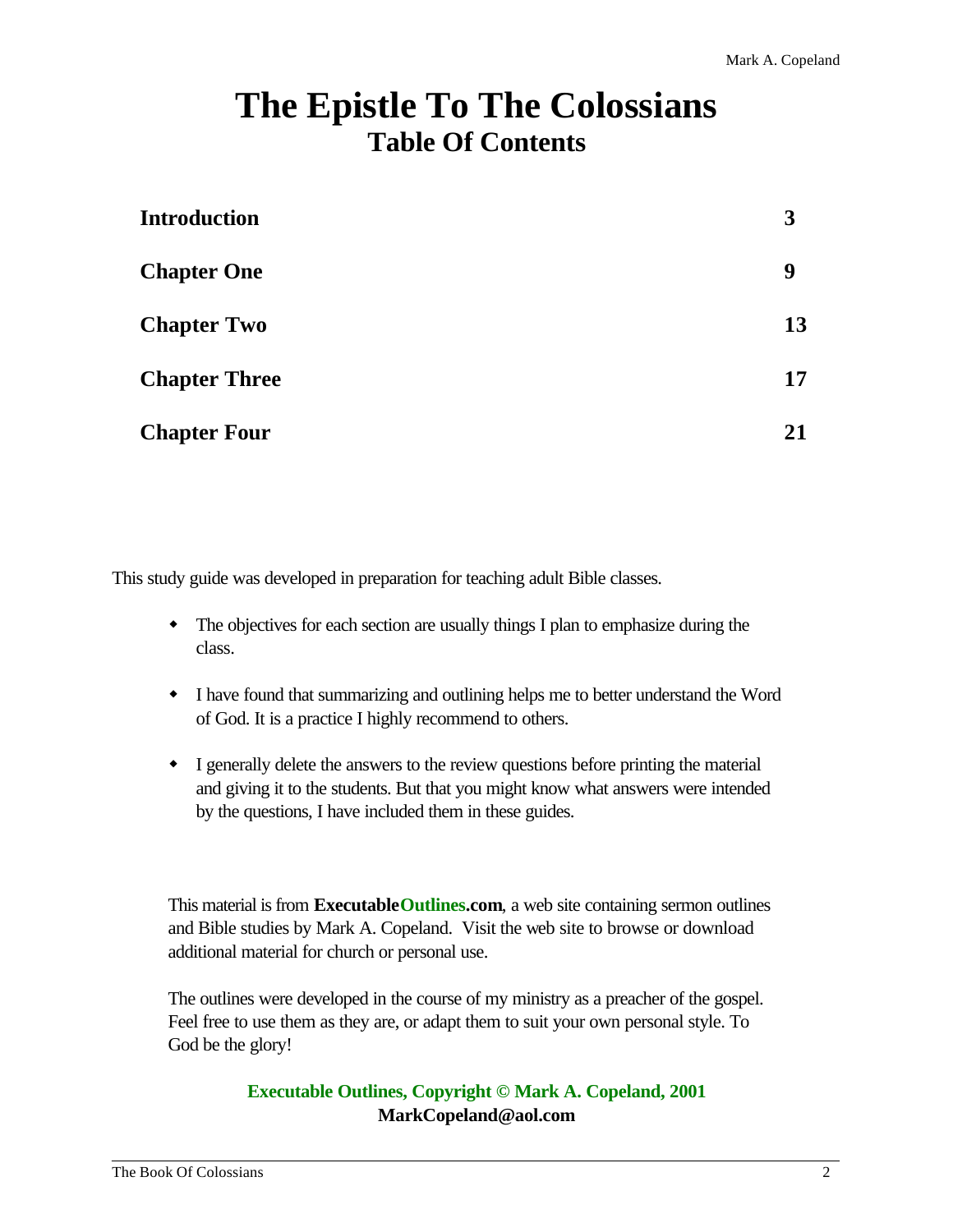# **The Epistle To The Colossians Introduction**

# **AUTHOR**

The apostle **Paul**, joined in his salutation by **Timothy** (**1:1**), and signed by Paul himself at the end of the letter (4:18). Early sources in church history that attribute this letter to Paul include: Eusebius (300) A.D.), Origen (250 A.D.), Clement of Alexandria (200 A.D.), Tertullian (200 A.D.), Irenaeus (200 A.D.), and the Muratorian Fragment (180 A.D.).

# **THE CITY OF COLOSSE**

The city was located about 100 miles east of Ephesus in Asia Minor (modern day Turkey). Together with Hieropolis (**4:13**) and Laodicea (**2:1; 4:13-16; Re 3:14-22**), Colosse made up a tri-city area. Each city had its own distinction:

- w **Hierapolis**, a place for health, pleasure, and relaxation
- $\bullet$  **Laodicea**, known for its commercial trade and politics
- Colosse, known simply as a small town

Colosse was mostly a pagan city, with a strong intermingling of Jews (in 62 B.C., there were 11,000 Jewish freemen in the tri-city area). This may explain the nature of some of the problems that arose among the church in Colosse (problems with both pagan and Jewish origin).

# **THE CHURCH AT COLOSSE**

The establishment of the church is uncertain. At issue is whether Paul himself had ever been there. Some suggest that Paul may have done some work there during his third journey, on the way to Ephesus (cf. **Ac 18:23; 19:1**). Others point out that Paul's comments imply that he had not personally been in Colosse (cf. **2:1**). One possibility is that the church was established during Paul's extended stay at Ephesus, where the effect of his work spread throughout Asia Minor (cf. **Ac 19:8-10**). It may not have been Paul himself, but one of his coworkers who went out to Colosse. Paul's remarks in the epistle indicate that Epaphras was the one who preached the gospel there (**1:5-8**) and in Hierapolis and Laodicea (**4:12-13**). Though he was with Paul at the time the epistle was written, Epaphras is identified as "one of you" (**4:12**), suggesting that he may have originally been from Colosse.

Other members of the church at Colosse included Philemon, Apphia, and Archippus, who may have been father, mother, and son. By comparing the epistle to the Colossians with that written to Philemon, it is reasonable to suppose that the church at Colosse met in their home (cf. **4:17** with **Phile 1-2**, and the references to Archippus). If Philemon and his family were hosts of the church at Colosse, then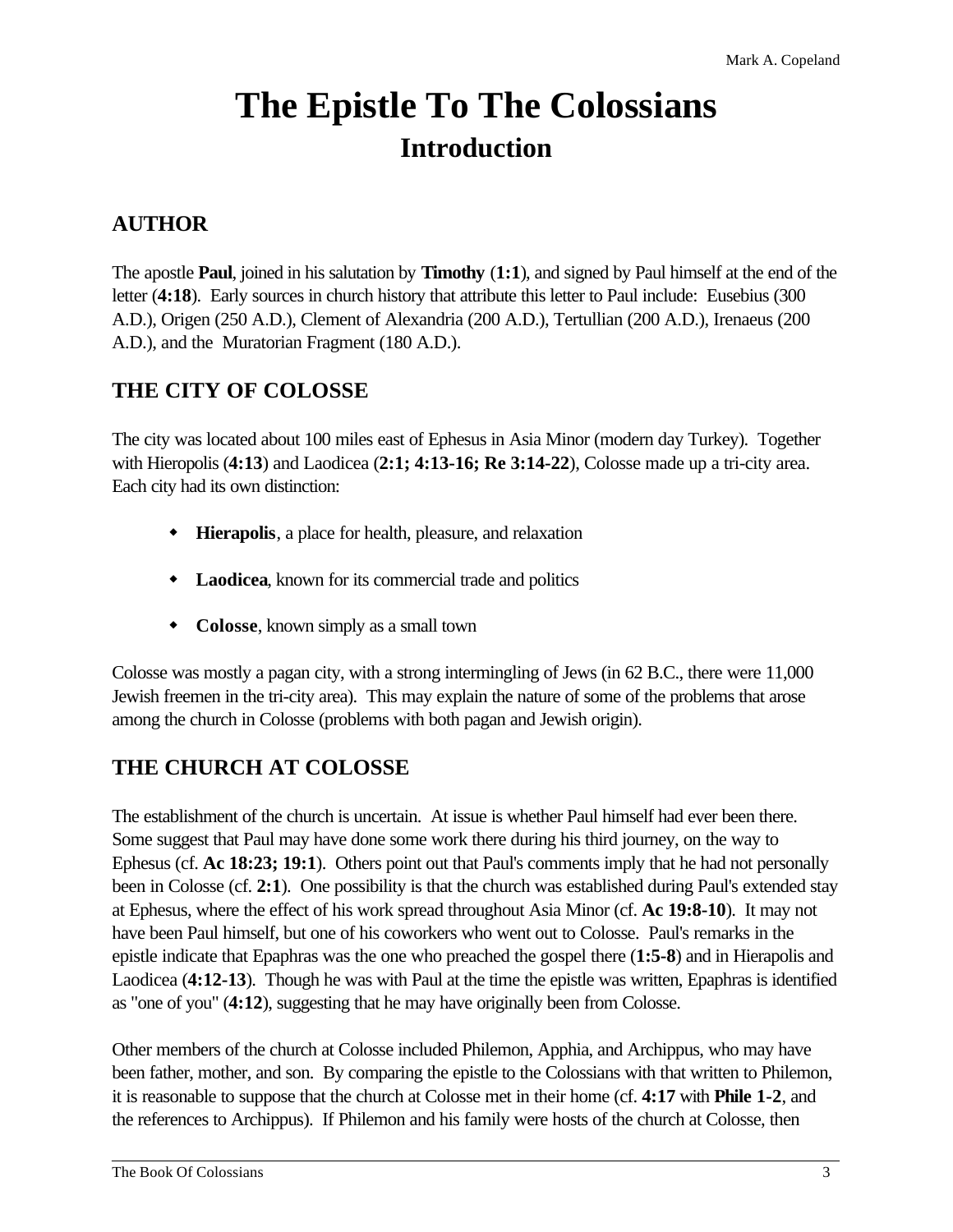Onesimus (Philemon's slave) would have also been a member there upon his return (cf. **4:7-9** with **Phile 8-16**).

# **TIME AND PLACE OF WRITING**

Colossians is one of Paul's four "prison epistles" (**4:18;** cf. Ephesians, Philippians, and Philemon). The general consensus is that these epistles were written during Paul's imprisonment at Rome (cf. **Ac 28:16, 30-31**). If such is truly the case, then Paul wrote Colossians around **61-63 A.D.** from **Rome**. The indication is that the epistles to the Colossians, Philemon and the Ephesians were carried to their destination by Tychicus and Onesimus (cf. **4:7-9; Phile 10-12; Ep 6:21-22**).

# **PURPOSE OF THE EPISTLE**

Paul had received a report of the situation at Colosse by way of Epaphras (**1:7-8**). This report was for the most part favorable (**2:5**). But the subject matter in the epistle strongly suggests that the church was facing a twofold danger:

- The danger of relapse into paganism with its gross immorality (cf. **1:21-23; 2:6; 3:5-11**)
- w The danger of accepting what has been come to known as **"The Colossian heresy"**. This heresy was a syncretism involving four elements of both pagan and Jewish origin:
	- $\checkmark$  **Philosophies of men** which denied the all sufficiency and preeminence of Christ (**2:8**)
	- $\checkmark$  **Judaistic ceremonialism** which attached special significance to the rite of circumcision, food regulations, and observance of special days (**2:11,16-17**)
	- $\checkmark$  **Angel worship** which detracted from the uniqueness of Christ (2:18)
	- $\checkmark$  **Asceticism** which called for harsh treatment of the body as the means to control its lusts (**2:20-23**)

To guard against these dangers, Paul writes to:

- w Warn the Colossians against relapse (**1:21-23**)
- w Warn them against the "solution" being urged upon them by those denying the all-sufficiency of Christ (**2:8-23**)
- w Direct their attention to the "Beloved Son", the "All-Sufficient and Preeminent Savior" (**1:13-18; 2:8-10**)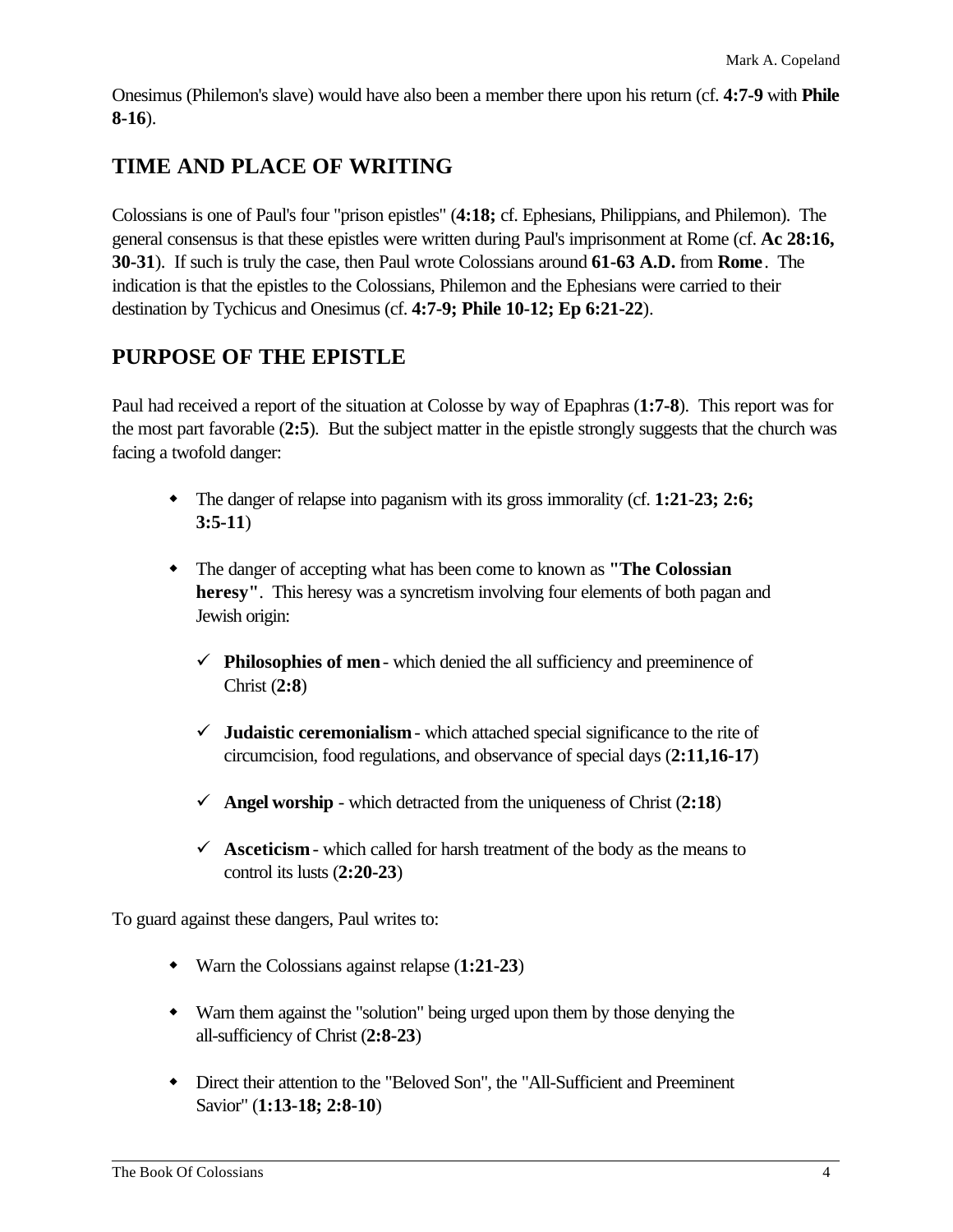# **THEME OF THE EPISTLE**

With the focus on Jesus Christ as the answer to "The Colossian heresy", the theme of this letter is clearly:

#### **CHRIST - THE FULNESS OF GOD, AND THE PREEMINENT, ALL-SUFFICIENT SAVIOR**

# **KEY VERSES: Colossians 2:9-10**

*"For in Him dwells all the fullness of the Godhead bodily; and you are complete in Him, who is the head of all principality and power."*

# **OUTLINE**

#### **INTRODUCTION (1:1-14)**

- 1. Salutation (**1-2**)
- 2. Thanksgiving and prayer (**3-14**)

#### **I. THE PREEMINENCE OF CHRIST (1:15-23)**

#### **A. IN CREATION (1:15-17)**

- 1. The image of the invisible God (**1:15a**)
- 2. The first-born over all creation (**1:15b-17**)

#### **B. IN REDEMPTION (1:18-23)**

- 1. The head of the body, the church (**1:18a**)
- 2. The beginning, the first-born from the dead (**1:18b**)
- 3. That He might have preeminence in all things (**1:18c**)
	- a. In Whom all the fullness dwells (**1:19**)
	- b. In Whom all things are to be reconciled to God (**1:20**)
	- c. The Colossians as a case in point (**1:21-23**)

#### **II. THE APOSTLE OF CHRIST (1:24-2:7)**

#### **A. PAUL'S SERVICE (1:24-29)**

- 1. His joy in suffering for them (**1:24**)
- 2. His ministry (**1:25-29**)
	- a. A stewardship to proclaim the mystery of God now revealed (**1:25-27**)
	- b. A labor to present every man perfect in Christ Jesus (**1:28-29**)

#### **B. PAUL'S SOLICITUDE (2:1-7)**

- 1. His great concern for them (**2:1-3**)
- 2. Reasons for this concern (**2:4-5**)
- 3. Exhortations to be firmly established in Christ (**2:6-7**)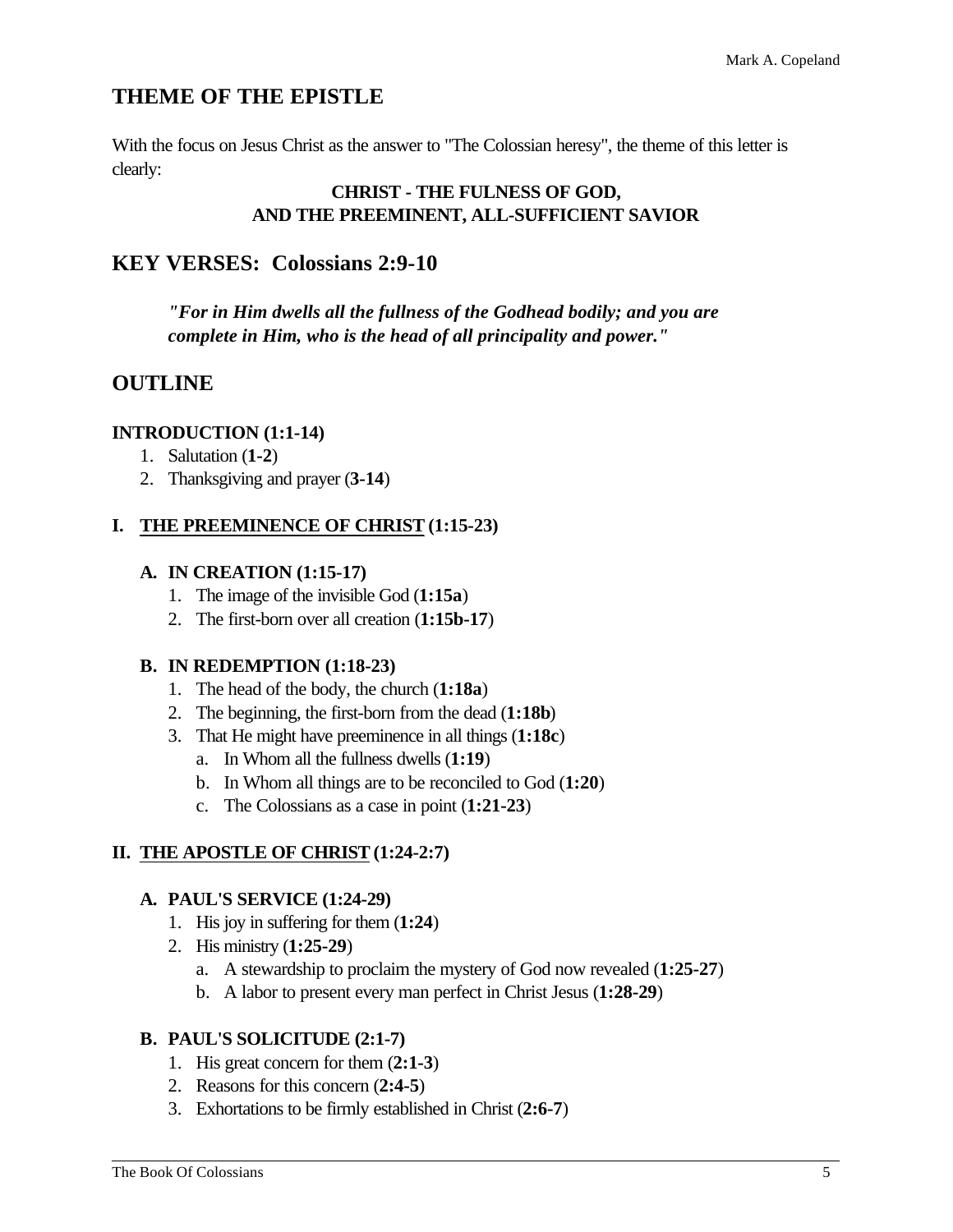#### **III.WARNINGS AGAINST "THE COLOSSIAN HERESY" (2:8-23)**

#### **A. WARNING AGAINST PHILOSOPHY (2:8-10)**

- 1. Beware of being cheated by philosophy and empty deceit (**2:8**)
- 2. In Christ dwells the fullness of God, and you are complete in Him (**2:9-10**)

#### **B. WARNING AGAINST JUDAISTIC CEREMONIALISM (2:11-17)**

- 1. In Christ you have a circumcision made without hands (**2:11-12**)
- 2. You are made alive in Christ, and the handwriting of requirements that was against us has been taken away at the cross (**2:13-15**)
- 3. Therefore don't let anyone judge you in regards to food, festivals, or Sabbath days (**2:16-17**)

#### **C. WARNING AGAINST ANGEL WORSHIP (2:18-19)**

- 1. Don't let anyone defraud you of your reward by appealing to angel worship and imagined visions of a fleshly mind (**2:18**)
- 2. Such people do not hold fast to Christ as the Head, and from whom true divine nourishment comes (**2:19**)

#### **D. WARNING AGAINST ASCETICISM (2:20-23)**

- 1. Having died with Christ to the world, there is no need to submit to human ordinances (**2:20-22**)
- 2. While having appearances of wisdom, such practices have no value in controlling the indulgences of the flesh (**2:23**)

#### **IV. THE CHRISTIAN SOLUTION (3:1-4:6)**

#### **A. SET YOUR MIND ON THINGS ABOVE (3:1-4)**

- 1. Since you were raised with Christ, seek those things above (**3:1-2**)
- 2. For you have died and your life is now hidden in Christ, to be revealed when He appears (**3:3-4**)

#### **B. PUT OFF THE OLD MAN (3:5-9)**

- 1. Put to death your members here on the earth, for the wrath of God is coming on the sons of disobedience (**3:5-7**)
- 2. Put off the old man with his deeds (**3:8-9**)

#### **C. PUT ON THE NEW MAN (3:10-17)**

- 1. Put on the new man, renewed in the image of our Creator (**3:10-11**)
- 2. As God's elect, put on Christ-like qualities (**3:12-14**)
- 3. Let God's peace rule in your hearts, and be thankful (**3:15**)
- 4. Let the word of Christ dwell in you richly, teaching and admonishing one another with song and singing with grace in your hearts (**3:16**)
- 5. Do all things in the name of the Lord Jesus, with thanksgiving (**3:17**)

#### **D. FAMILIAL RESPONSIBILITIES (3:18-4:1)**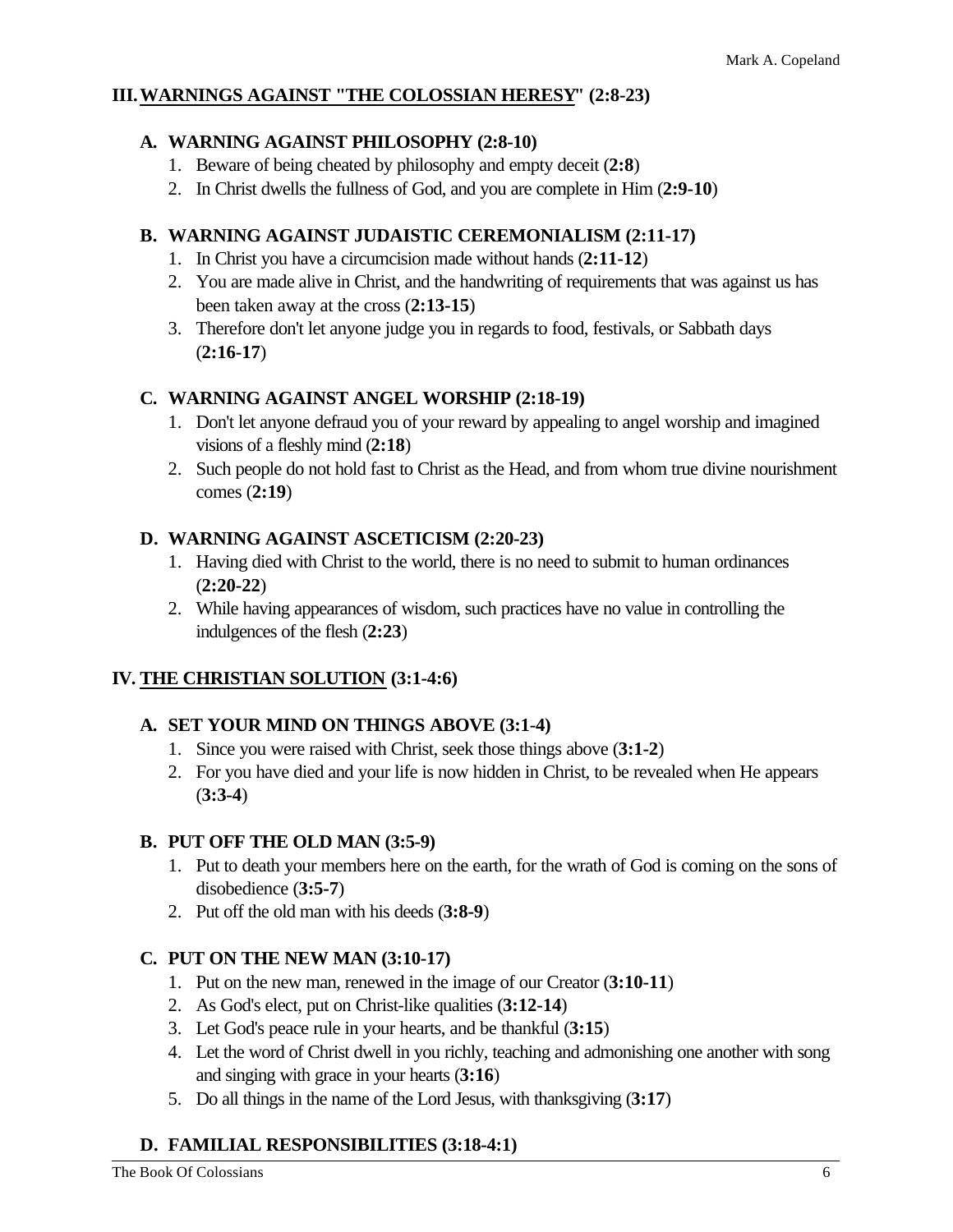- 1. Wives toward their husbands (**3:18**)
- 2. Husbands toward their wives (**3:19**)
- 3. Children toward their parents (**3:20**)
- 4. Fathers toward their children (**3:21**)
- 5. Servants toward their masters (**3:22-25**)
- 6. Masters toward their servants (**4:1**)

#### **E. EXHORTATIONS TO PRAYER AND PROPER CONDUCT (4:2-6)**

- 1. Devote yourselves to prayer (**4:2-4**)
- 2. Walk in wisdom and let your speech be with grace (**4:5-6**)

#### **V. PAUL'S COMPANIONS (4:7-14)**

#### **A. COMMENDATIONS OF HIS MESSENGERS (4:7-9)**

- 1. Tychicus, a faithful servant who will inform them of Paul's circumstances (**4:7-8**)
- 2. Onesimus, a faithful and beloved brother (**4:9**)

#### **B. GREETINGS FROM HIS FRIENDS (4:10-14)**

- 1. Aristarchus, Mark, and Justus, fellow workers for the kingdom of God (**4:10-11**)
- 2. Epaphras, one of them, and a servant of Christ (**4:12-13**)
- 3. Luke the beloved physician, and Demas (**4:14**)

#### **CONCLUSION (4:15-18)**

- 1. Greetings to those in Laodicea, and to Nymphas and the church in his house (**4:15**)
- 2. A command to read and exchange the epistles from Paul (**4:16**)
- 3. A personal exhortation to Archippus (**4:17**)
- 4. A personal signoff from the hand of Paul, with a request for remembrance and a prayer in their behalf (**4:18**)

# **REVIEW QUESTIONS FOR THE INTRODUCTION**

- **1) Who had taught the Colossians the truth concerning God's grace? (Co 1:6-7)** - Epaphras
- **2) From where and when did Paul write Colossians?**
	- From Rome, sometime around 61-63 A.D.
- **3) What three other epistles were written about this time? What are the four epistles sometimes called?**
	- Ephesians, Philippians, and Philemon
	- The "prison epistles"
- **3) What two potential dangers prompted the writing of this epistle?**
	- The danger of relapse into paganism with its gross immorality
	- The danger of accepting the "Colossian heresy"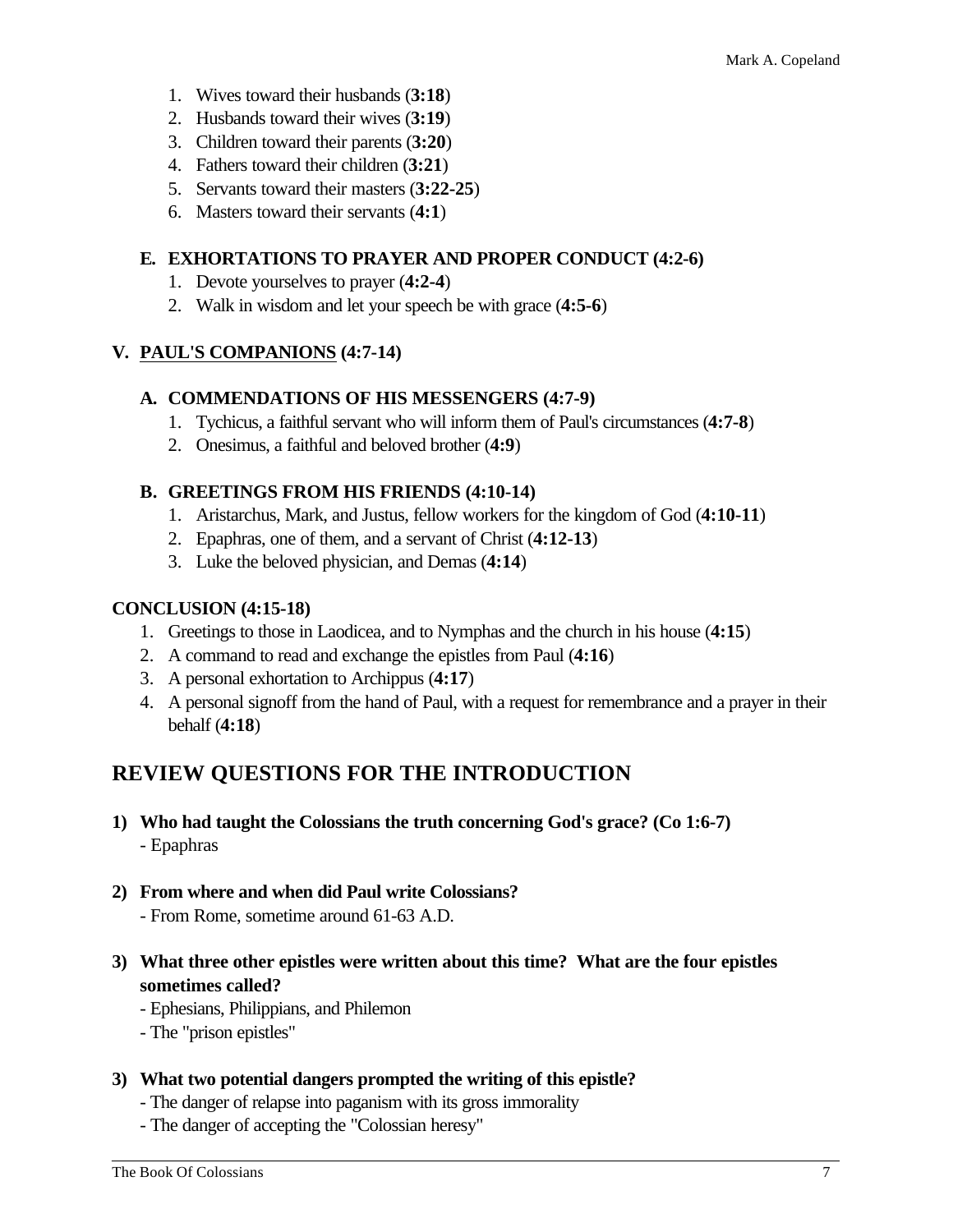#### **4) What four elements make up the "Colossian Heresy"?**

- Philosophies of men
- Judaistic ceremonialism
- Angel worship
- Asceticism

#### **5) What is the "theme" of this epistle?**

- "Christ - the fullness of God, and the preeminent, all-sufficient Savior"

- **6) What serves as the "key verses" of this epistle?**
	- Colossians 2:9-10

#### **7) According to the outline above, what are the five main subject divisions in this epistle?**

- The preeminence of Christ
- The apostle of Christ
- Warnings against the "Colossian Heresy"
- The Christian solution
- Paul's companions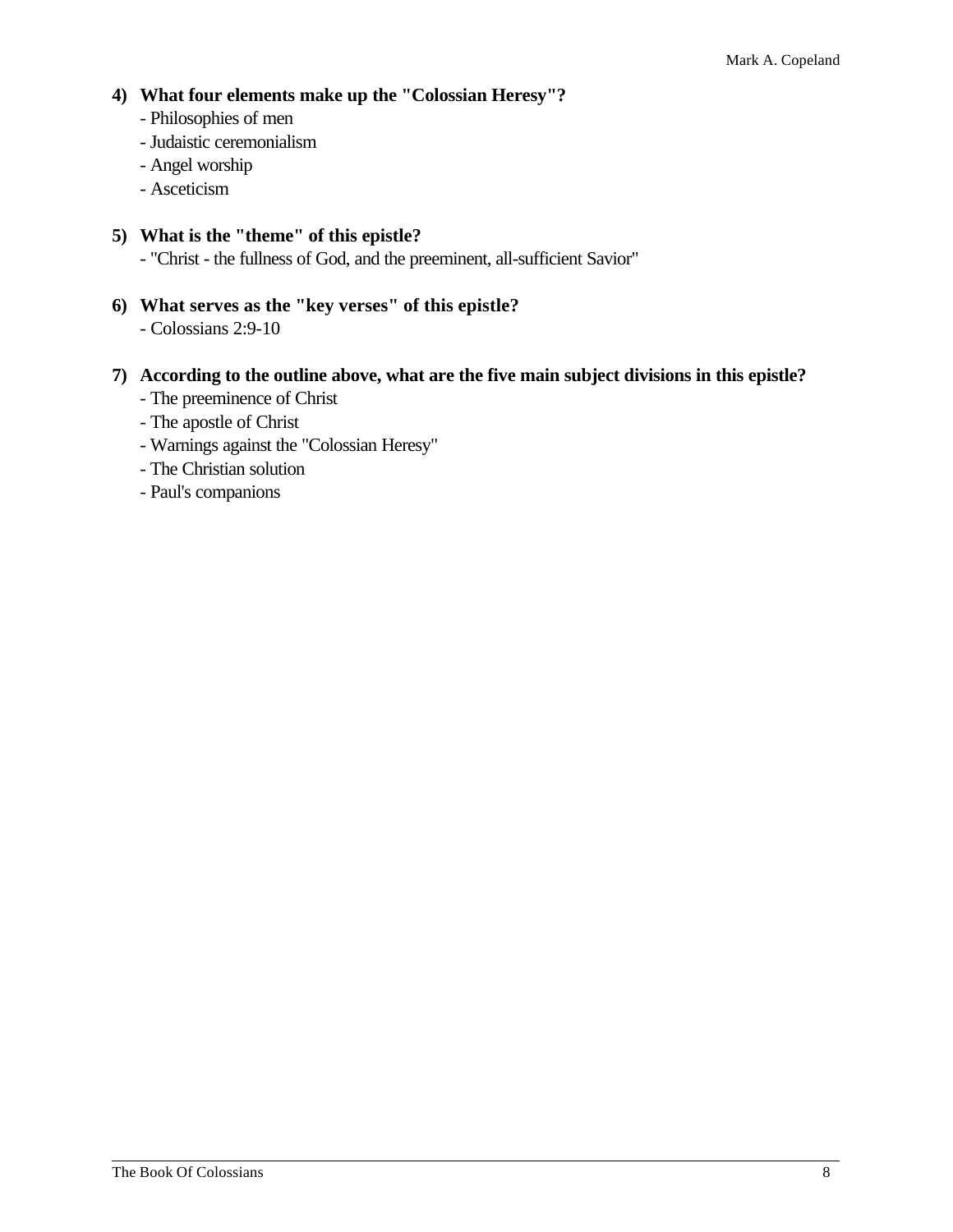# **The Epistle To The Colossians Chapter One**

# **OBJECTIVES IN STUDYING THIS CHAPTER**

- 1) To see the relationship between understanding the grace of God and bearing fruit
- 2) To examine Paul's prayer for the Colossians for the keys to successful Christian living
- 3) To appreciate the preeminence of Christ in creation and our redemption

## **SUMMARY**

Paul begins with his customary salutation followed by an expression of thanksgiving and prayer. Hearing of their condition from Epaphras, he is thankful for their faith, love, and hope (**1-8**). His prayer is that they be filled with the knowledge of God's will, walk in a manner worthy of the Lord, strengthened by God's glorious power, and ever thankful that the Father has qualified them to be partakers of the saints' inheritance. Especially since they were delivered from the power of darkness and translated into the kingdom of God's dear Son, where there is redemption and forgiveness of sins (**9-14**).

He then broaches the theme of this epistle, which is the preeminence and all-sufficiency of Jesus Christ our Savior. Paul first proclaims the preeminence of Christ in creation, and then His preeminence in redemption (**15-20**). The Colossians' own conversion is offered as a case in point in reference to the latter, and with a warning for them to remain steadfast (**21-23**).

The chapter ends with Paul's description of his ministry, in which he gladly suffered on behalf of Christ and His church. He views himself as a steward entrusted with a wonderful "mystery", which is being made known after having been hidden for ages. This "mystery" pertains to the Gentiles, and how Christ would be in them (**24-27**). Paul therefore worked diligently to preach Christ, with the goal of presenting every man perfect in Him (**28-29**).

# **OUTLINE**

## **I. INTRODUCTION (1-14)**

#### **A. SALUTATION (1-2)**

- 1. From Paul, an apostle of Jesus Christ by the will of God (**1a**)
- 2. And Timothy, "our brother" (**1b**)
- 3. To the saints and faithful brethren in Christ, who are in Colosse (**2a**)
- 4. Grace and peace from God and Jesus Christ (**2b**)

#### **B. PAUL'S THANKSGIVING AND PRAYER (3-14)**

1. His thanksgiving for them (**3-8**)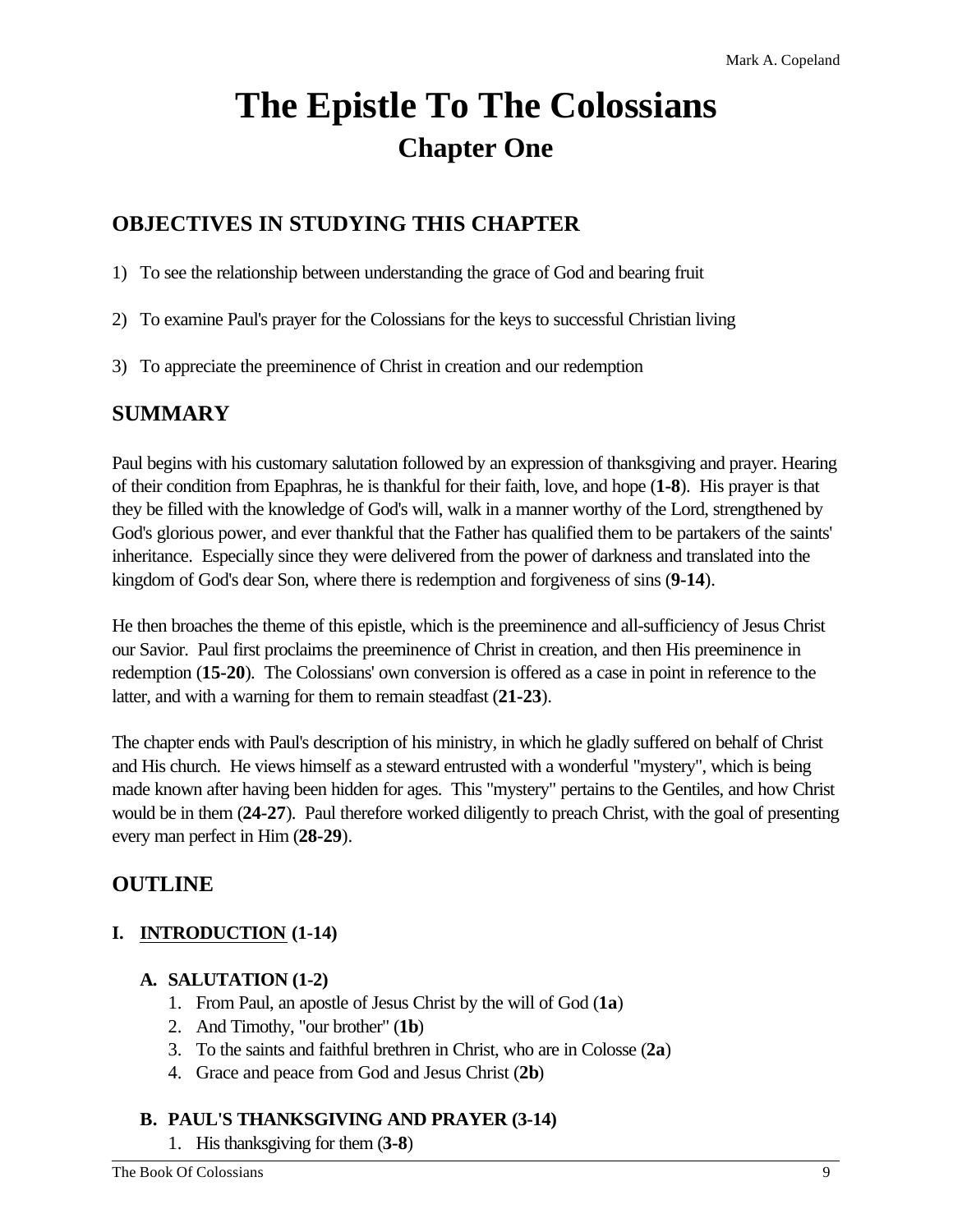- a. Given to God, with unceasing prayers in their behalf (**3**)
- b. Given since he heard of:
	- 1) Their faith in Christ Jesus (**4a**)
	- 2) Their love for all the saints (**4b**)
- c. Given because the hope laid up for them in heaven (**5**)
	- 1) Which they had heard by way of the gospel
		- a) Which had come to them as to all the world, bringing forth fruit (**6a**)
		- b) Even in them, since the day they heard and knew the grace of God (**6b**)
	- 2) Which they had heard by way of Epaphras
		- a) A dear fellow servant and faithful minister of Christ on their behalf (**7**)
		- b) Who declared to Paul their love in the Spirit (**8**)
- 2. His prayer for them (**9-14**)
	- a. Offered unceasingly since he heard of their progress (**9a**)
	- b. Asking that they might...
		- 1) Be filled with the knowledge of God's will in wisdom and spiritual understanding (**9b**)
		- 2) Walk worthy of the Lord, fully pleasing Him (**10a**)
			- a) Being fruitful in every good work (**10b**)
			- b) Increasing in the knowledge of God (**10c**)
		- 3) Be strengthened with all might (**11a**)
			- a) According to His glorious power (**11b**)
			- b) For all patience and longsuffering with joy (**11c**)
		- 4) Give thanks to the Father (**12a**)
			- a) Who qualified us to be partakers of the saints' inheritance (**12b**)
			- b) Who has delivered us from the power of darkness (**13a**)
			- c) Who has translated us into the kingdom of His dear Son (**13b**)
			- 1/ In whom we have redemption through His blood (**14a**)
			- 2/ In whom we have forgiveness of sins (**14b**)

#### **II. THE PREEMINENCE OF CHRIST (15-23)**

#### **A. IN CREATION (15-17)**

- 1. He is the image of the invisible God (**15a**)
- 2. He is the firstborn over all creation (**15b**)
- 3. All things were created by Him (**16**)
- 4. He is before all things (**17a**)
- 5. In Him all things consist (**17b**)

#### **B. IN REDEMPTION (18-23)**

- 1. He is the head of the body, the church (**18a**)
- 2. He is the beginning, the firstborn from the dead (**18b**)
- 3. That He might have the preeminence in all things (**18c**)
- 4. It pleased the Father...
	- a. That in Him all the fullness should dwell (**19**)
	- b. That by Him all things were to be reconciled to Himself, making peace through the blood of the cross (**20**)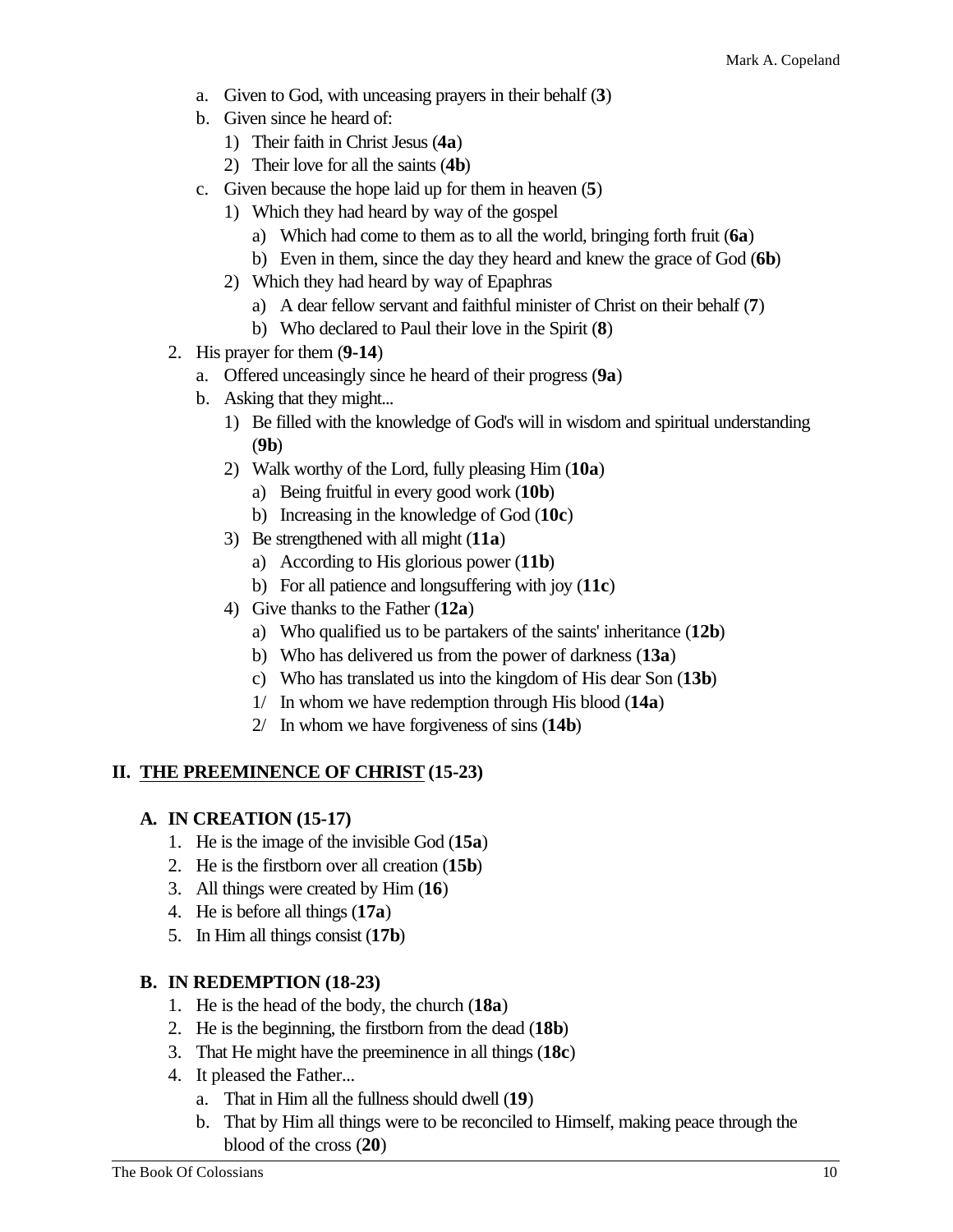- 5. The Colossians as a case in point (**21-23**)
	- a. They were once alienated and enemies in mind, through wicked works (**21a**)
	- b. Yet now reconciled...
		- 1) In the body of His flesh through death (**21b-22a**)
		- 2) To be presented holy, blameless, and irreproachable in His sight (**22b**)
		- 3) If they continue in the faith...
			- a) Grounded and steadfast (**23a**)
			- b) Not moved away from the gospel
				- 1/ Which they heard (**23b**)
				- 2/ Which was preached to every creature under heaven (**23c**)
				- 3/ Of which Paul became a minister (**23d**)

#### **III.THE APOSTLE OF CHRIST (24-29)**

#### **A. HIS JOY (24)**

- 1. In suffering for their sake (**24a**)
- 2. For in his flesh he fills up what is lacking in the afflictions of Christ (**24b**)
- 3. All is done for the sake of His body, the church (**24c**)

#### **B. HIS MINISTRY (25-29)**

- 1. Made a minister according to the stewardship from God (**25a**)
	- a. Given to him for them (**25b**)
	- b. To fulfill the word of God (**25c**)
		- 1) The mystery which has been hidden for ages and generations (**26a**)
		- 2) But now has been revealed to His saints (**26b**)
			- a) To whom God willed to make known the riches of the glorious mystery among the Gentiles (**27a**)
			- b) Which is Christ in them, the hope of glory (**27b**)
- 2. Proclaiming Christ (**28-29**)
	- a. By warning and teaching every man in all wisdom (**28a**)
	- b. That he might present every man perfect in Christ (**28b**)
		- 1) Laboring toward this end (**29a**)
		- 2) Striving according to His working which works in him mightily (**29b**)

## **REVIEW QUESTIONS FOR THE CHAPTER**

#### **1) What are the main points of this chapter?**

- Introduction (1-14)
- The Preeminence of Christ (15-23)
- The Apostle Of Christ (24-29)
- **2) Who joins Paul in the salutation of this epistle? (1)**

- Timothy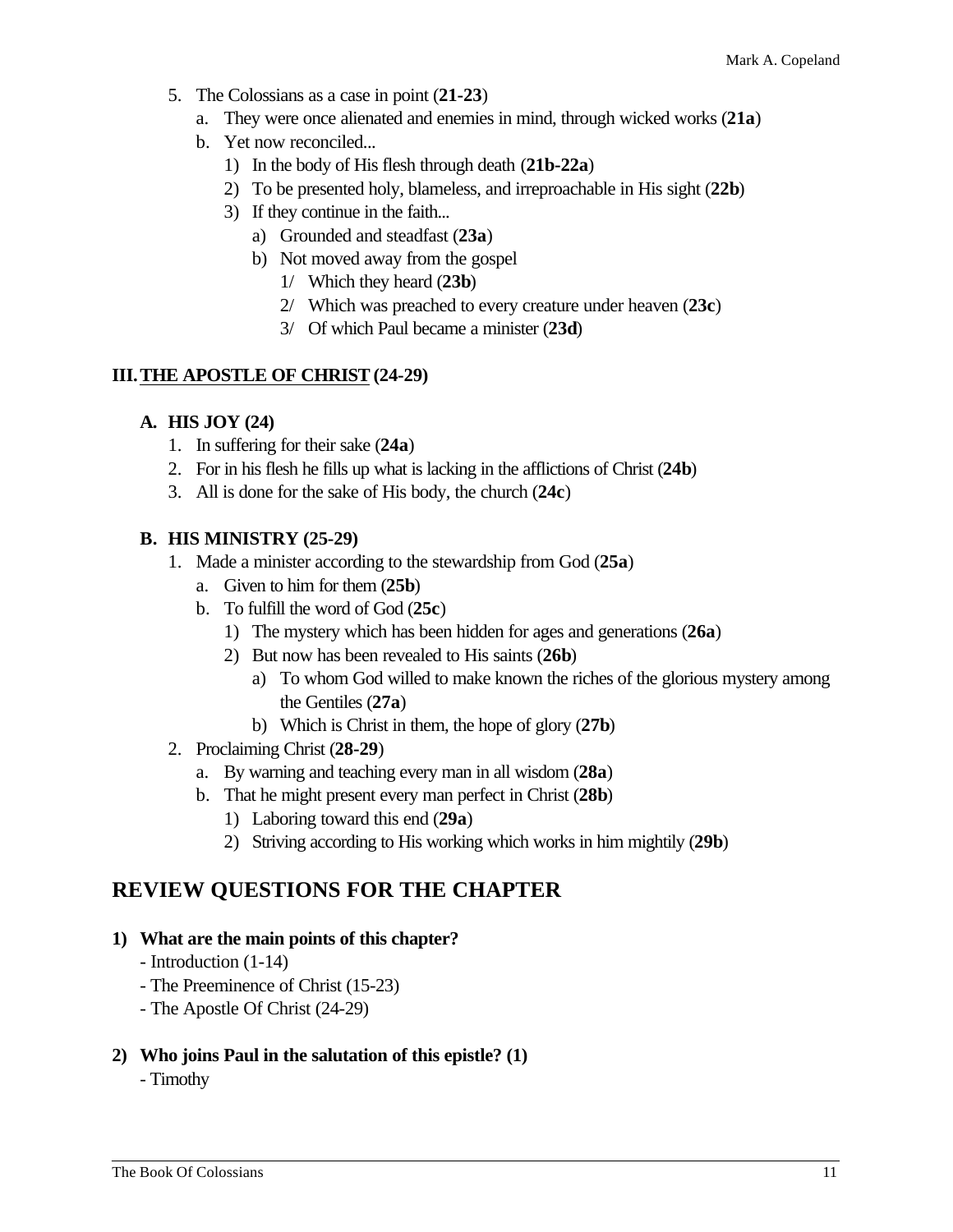- **3) What three things had Paul heard about the Colossians, for which he gave thanks? (3-5)** - Their faith in Christ Jesus; their love for all the saints; their hope laid for them in heaven
- **4) How long had the gospel been bringing forth fruit in their lives? (6)** - Since the day they heard and knew the grace of God in truth
- **5) Who had informed Paul of their condition? (8)**
	- Epaphras
- **6) List four things for which Paul prayed concerning the Colossians (9-11)**
	- To be filled with the knowledge of His will in all wisdom and spiritual understanding
	- To have a walk worthy of the Lord, fully pleasing Him
	- To be strengthened with all might, according to His glorious power
	- To give thanks to the Father who has qualified us to be partakers of the inheritance

#### **7) Into what have we been translated? (13)**

- The kingdom of the Son of His love

#### **8) What does one enjoy in Christ? (14)**

- Redemption through His blood, the forgiveness of sins

#### **9) List five things which illustrate Christ's preeminence in creation (15-17)**

- He is the image of the invisible God  $(15a)$  He is before all things  $(17a)$
- He is the firstborn over all creation (15b) In Him all things consist (17b)
- -
- All things were created by Him (16)

#### **10) List four things which illustrate Christ's preeminence in redemption (18-20)**

- He is the head of the body, the church In Him all the fullness dwells
- He is the beginning, the firstborn from the dead By Him all things are to be reconciled

#### **11) What was the former condition of the Colossians? How were they changed? (21-22)**

- Alienated and enemies in their mind by wicked works
- Reconciled in the body of Christ's flesh through death

#### **12) Upon what condition would they be presented holy, blameless and irreproachable? (22-23)**

- If they continue in the faith, grounded and steadfast
- If they are not moved away from the hope of the gospel which they heard

#### **13) What is said about the "mystery" which has been hidden? (26)**

- It has now been revealed to His saints

#### **14) What is the glorious nature of this "mystery"? (27)**

- Christ in you (i.e., the Gentiles), the hope of glory

#### **15) What was Paul's goal in preaching Christ? (28)**

- To present every many perfect in Christ Jesus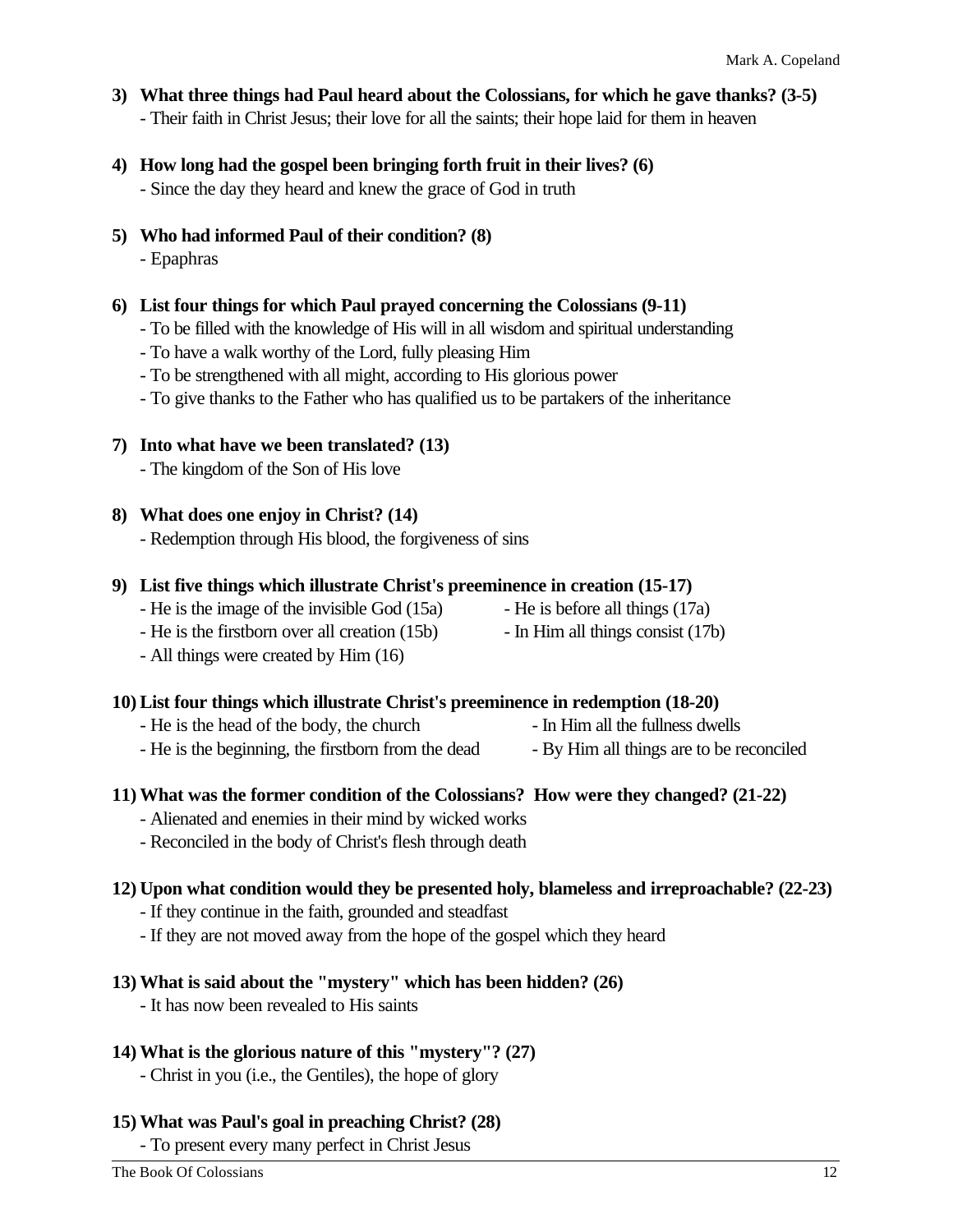# **The Epistle To The Colossians Chapter Two**

# **OBJECTIVES IN STUDYING THIS CHAPTER**

- 1) To see the relation between understanding the "mystery of God" and having a strong assurance of our salvation
- 2) To appreciate how baptism serves as our spiritual circumcision, and that it is a work of God which is performed, not a work of man
- 3) To understand how Christ brought an end to the Old Law by His death on the cross

# **SUMMARY**

Paul reveals his great concern for those at Colosse and others he has not seen, expressing his desire that their hearts be knit together in love, and that they may have the assurance that comes from an understanding of the mystery of God as revealed through Christ. He rejoices in their good order and steadfastness, and encourages them to be firmly established in Christ, abounding in thanksgiving (**1-7**).

The word "Beware" in verse eight summarizes the rest of the chapter, in which Paul warns them of the dangers of "The Colossian Heresy". These dangers include being cheated through philosophy and vain deceit, and defrauded of their reward by those who appeal to false humility, the worship of angels, false visions, and strict regulations according to the commandments and doctrines of men which really have no value against the indulgence of the flesh. In Christ they are made complete, having undergone a circumcision not made with hands, in which God made them alive together with Christ. Since Christ has also nailed to the cross the "handwriting of requirements" that was against them and taken it out of the way, none can judge them regarding religious observances that were only a shadow pointing to the true substance of Christ (**8-23**).

# **OUTLINE**

#### **I. PAUL'S SOLICITUDE (1-7)**

#### **A. HIS GREAT CONCERN FOR THEM (1-3)**

- 1. He has a great conflict for those...
	- a. In Colosse and Laodicea (**1a**)
	- b. Who have not seen his face in the flesh (**1b**)
- 2. His desire is that...
	- a. Their hearts be encouraged, knit together in love (**2a**)
	- b. They attain to all the riches of:
		- 1) The full assurance of understanding (**2b**)
		- 2) The knowledge of the mystery of God (**2c**)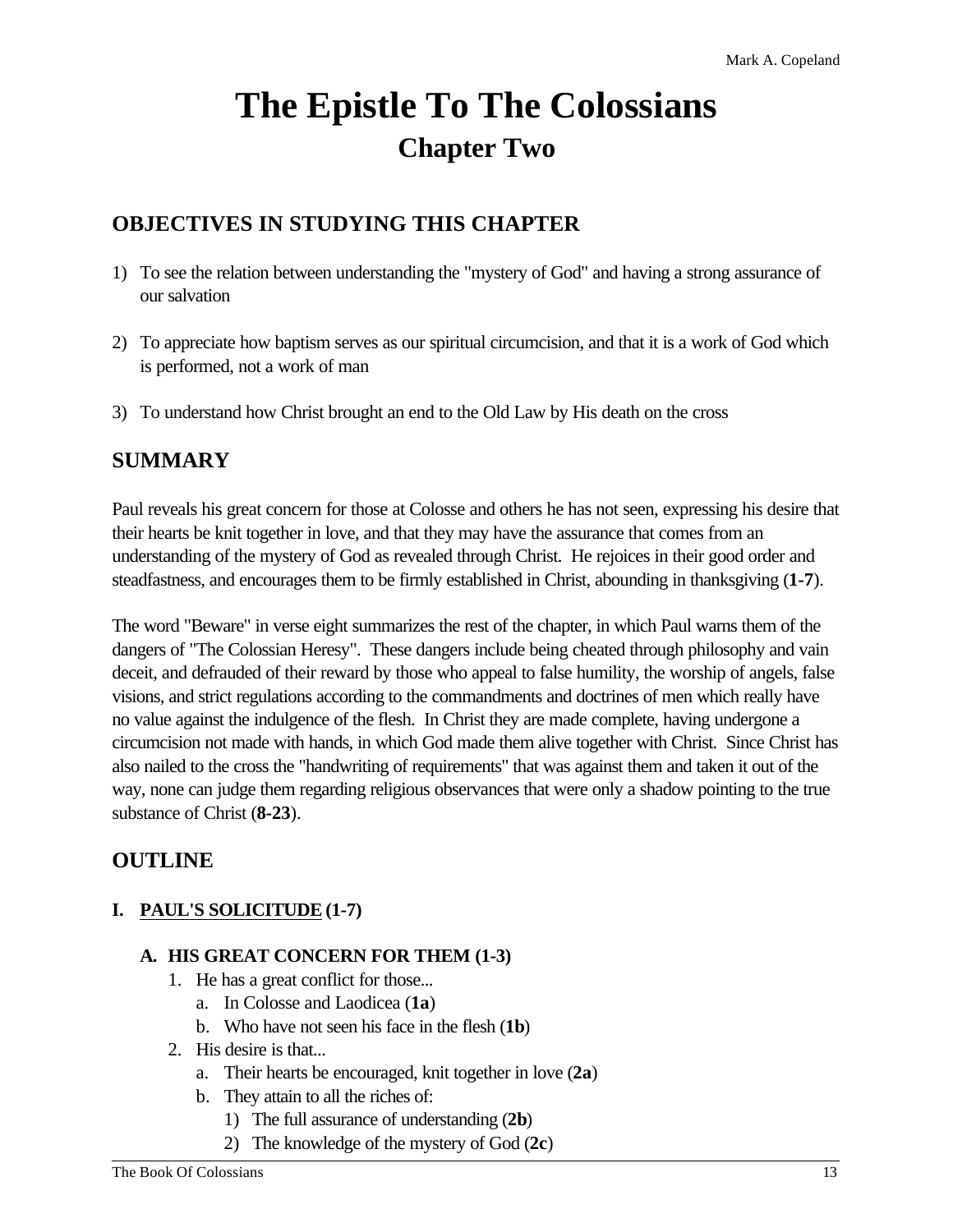- a) Both of the Father and of Christ (**2d**)
- b) In whom are hidden all the treasures of wisdom and knowledge (**3**)

#### **B. REASONS FOR THIS CONCERN (4-5)**

- 1. Lest anyone deceive them with persuasive words (**4**)
- 2. Though absent in the flesh, he is present with them in spirit (**5a**)
- 3. He rejoices to see...
	- a. Their good order (**5b**)
	- b. The steadfastness of their faith (**5c**)

#### **C. EXHORTATIONS TO BE FIRMLY ESTABLISHED IN CHRIST (6-7)**

- 1. As they have received Christ, so they should walk in Him (**6**)
	- a. Rooted and built up in Him (**7a**)
	- b. Established in the faith (**7b**)
	- -- As they were taught (**7c**)
- 2. Abounding with thanksgiving (**7d**)

#### **II. WARNINGS AGAINST "THE COLOSSIAN HERESY" (8-23)**

#### **A. WARNING AGAINST PHILOSOPHY (8-10)**

- 1. Beware of being cheated by philosophy and empty deceit (**8a**)
	- a. According to the traditions of men (**8b**)
	- b. According to the basic principles of the world (**8c**)
	- -- And not according to Christ (**8d**)
- 2. In Christ dwells the fullness of God, and you are complete in Him (**9-10**)
	- a. All the fullness of the Godhead dwells bodily in Christ (**9**)
	- b. You are complete in Him, who is head over all principality and power (**10**)

#### **B. WARNING AGAINST JUDAISTIC CEREMONIALISM (11-17)**

- 1. In Christ you have a circumcision made without hands (**11-12**)
	- a. A putting off of the body of the sins of the flesh (**11**)
	- b. Having been buried with Christ in baptism (**12**)
		- 1) In which you were also raised with Him (**12a**)
		- 2) Through faith in the working of God, who raised Jesus from the dead (**12b**)
- 2. You are made alive in Christ, and the handwriting of requirements that was against us has been taken away at the cross (**13-15**)
	- a. Dead in sins and the uncircumcision of your flesh, God has made you alive (**13a**)
	- b. He has forgiven you all trespasses (**13b**)
	- c. He has wiped out the handwriting of requirements that was against us (**14**)
		- 1) That which was contrary to us (**14a**)
		- 2) He has taken it out of the way, having nailed it to the cross (**14b**)
	- d. He has disarmed principalities and powers (**15**)
		- 1) Having made a public spectacle of them (**15a**)
		- 2) Triumphing over them in it (**15b**)
- 3. Therefore don't let anyone judge you in regards to food, festivals, or Sabbath days (**16**)
	- a. They are only a shadow of things to come (**17a**)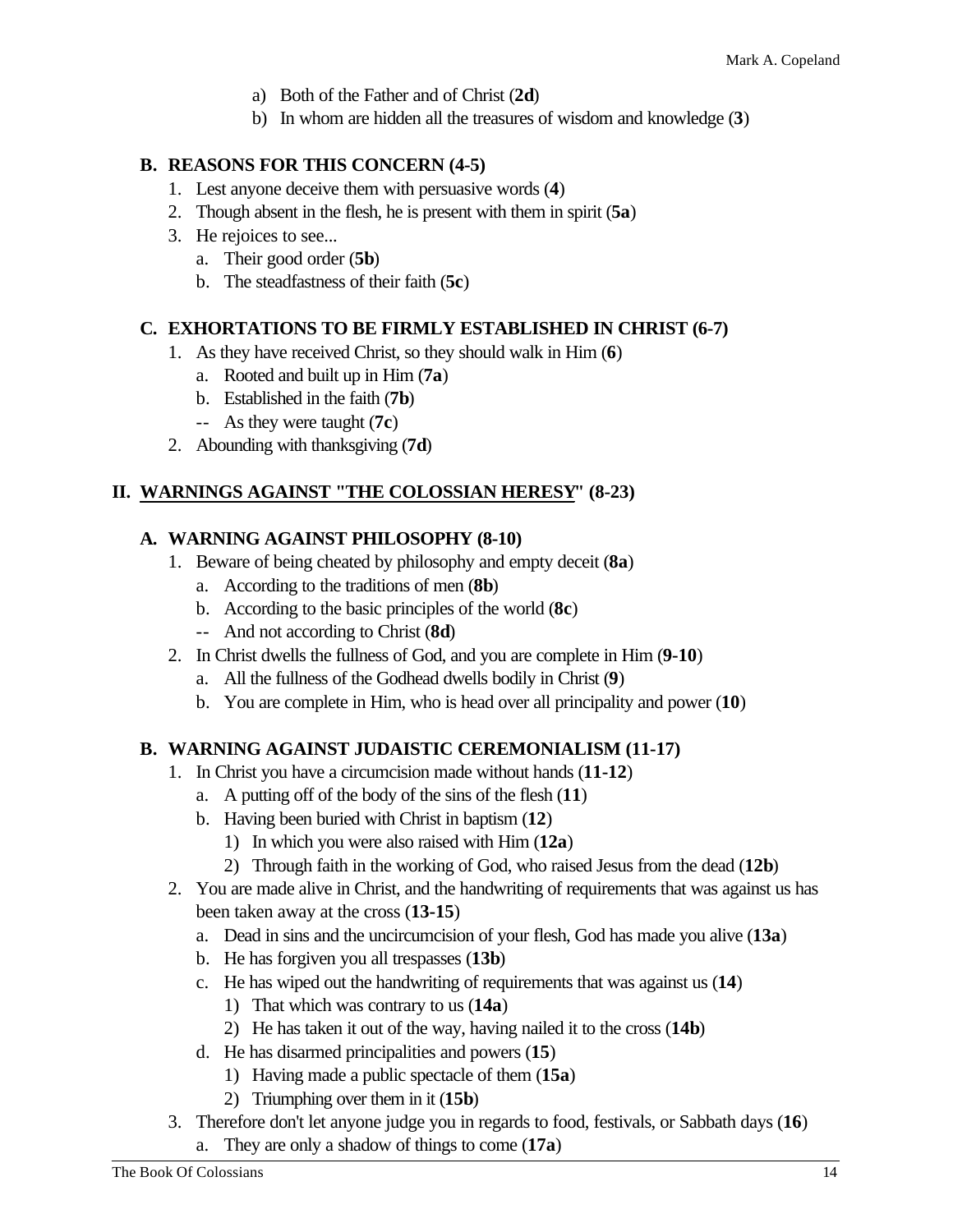b. The substance is of Christ (**17b**)

#### **C. WARNING AGAINST ANGEL WORSHIP (18-19)**

- 1. Don't let anyone defraud you of your reward (**18a**)
	- a. By taking delight in false humility and worship of angels (**18b**)
	- b. By intruding into things not seen, vainly puffed by fleshly minds (**18c**)
- 2. Such people do not hold fast to Christ as the Head (**19a**)
	- a. From whom all the body grows (**19b**)
	- b. Nourished and knit together by various elements, with increase from God (**19c**)

#### **D. WARNING AGAINST ASCETICISM (2:20-23)**

- 1. There is no need to submit to human ordinances (**2:20-22**)
	- a. For you have died with Christ from basic principles of the world (**20a**)
	- b. Therefore do not subject yourselves to ascetic regulations (**20b**)
		- 1) Such as "Do not touch, do not taste, do not handle" (**21**)
		- 2) They only concern things which perish with the using (**22a**)
		- 3) Which are according to commandments and doctrines of men (**23**)
- 2. Such practices are of no value (**23**)
	- a. They may have an appearance of wisdom in their...
		- 1) Self-imposed religion (**23a**)
		- 2) False humility (**23b**)
		- 3) Neglect of the body (**23c**)
	- b. But they are no value against the indulgence of the flesh (**23d**)

# **REVIEW QUESTIONS FOR THE CHAPTER**

- **1) What are the main points of this chapter?**
	- Paul's solicitude (1-7)
	- Warnings against "the Colossian Heresy" (8-23)

#### **2) What was Paul's strong desire for those he had not seen? (1-2)**

- That their hearts may be encouraged, knit together in love
- That they may be richly blessed by the assurance that comes from an understanding and knowledge of the mystery of God

#### **3) What is "hidden" in Christ? (3)**

- All the treasures of wisdom and knowledge

**4) What had Paul seen in the Colossians that caused him to rejoice? (5)**

- Their good order and steadfastness of faith in Christ

#### **5) How were the Colossians to walk in Christ? (6-7)**

- Rooted and built up in Him
- Established in the faith
- Abounding with thanksgiving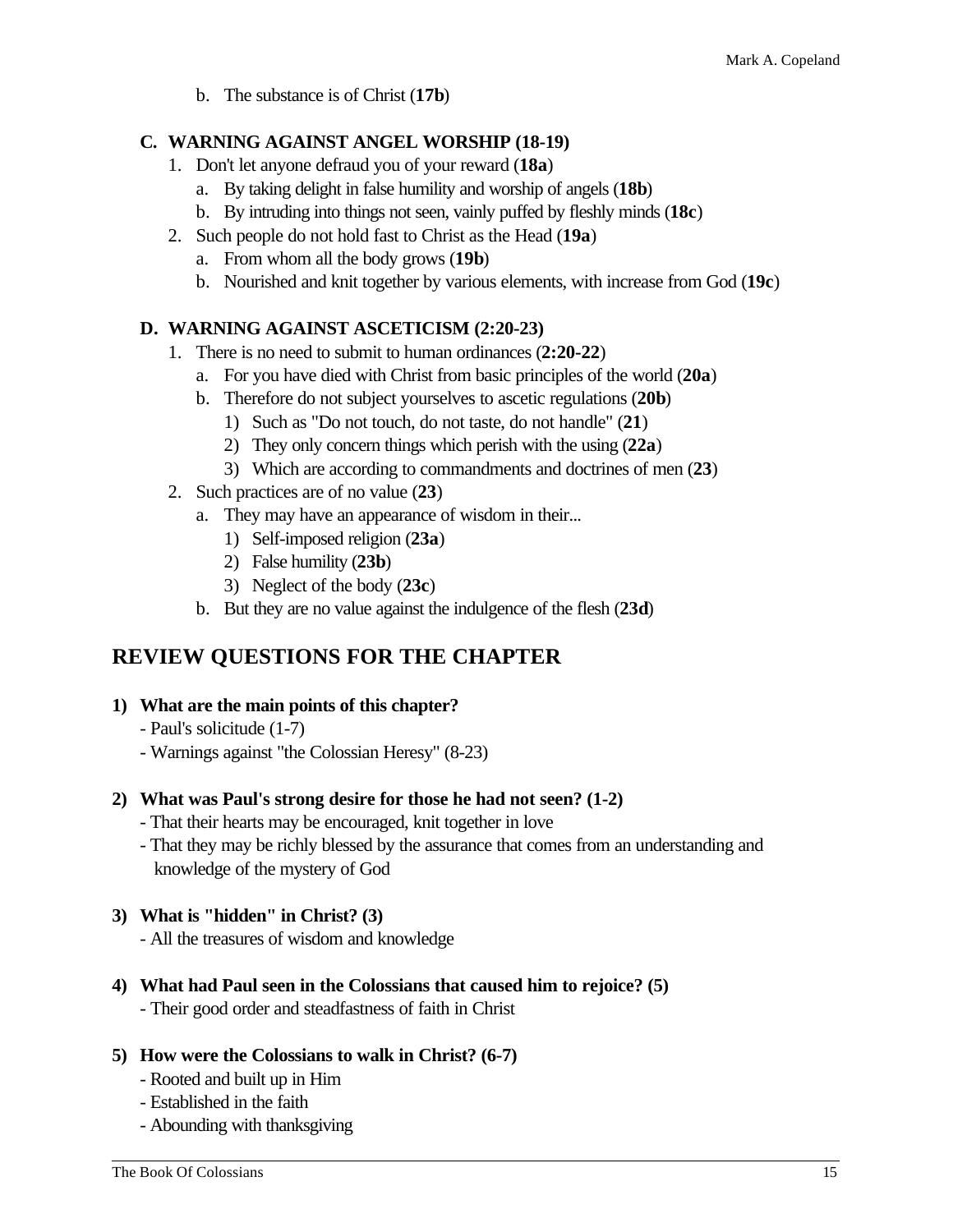- **6) What three things might be used to "cheat" us? (8)**
	- Philosophy and empty deceit
	- Tradition of men
	- Basic principles of the world
- **7) What is said about Jesus in relation to the Godhead? (9)** - In Him dwells all the fullness of the Godhead bodily
- **8) What is our condition in Christ? (10)** - We are complete in Him
- **9) What sort of "circumcision" have we had in Christ? (11)**
	- One made without hands
	- A putting off the body of the sins of the flesh

#### **10) What takes place in baptism? Who is the one at work in baptism? (12-13)**

- We are buried with Christ, raised with Christ, made alive together with Christ
- God, who raised Jesus from the dead

#### **11) What did Christ take out of the way, having nailed it to the cross? (14)**

- The "handwriting of requirements"

#### **12)In what things should we not let others judge us? (16-17)**

- In food or drink
- Regarding religious festivals, a new moon or Sabbaths

#### **13)In what ways might people seek to defraud us? (18)**

- Through false humility, worship of angels, appeals to things not really seen

#### **14) What sort of "basic principles of the world" might others try to regulate upon us? (21)** - "Do not touch, do not taste, do not handle"

#### **15) What is the truth about such traditions of men? (22-23)**

- They have an appearance of wisdom, but are of no value against the indulgence of the flesh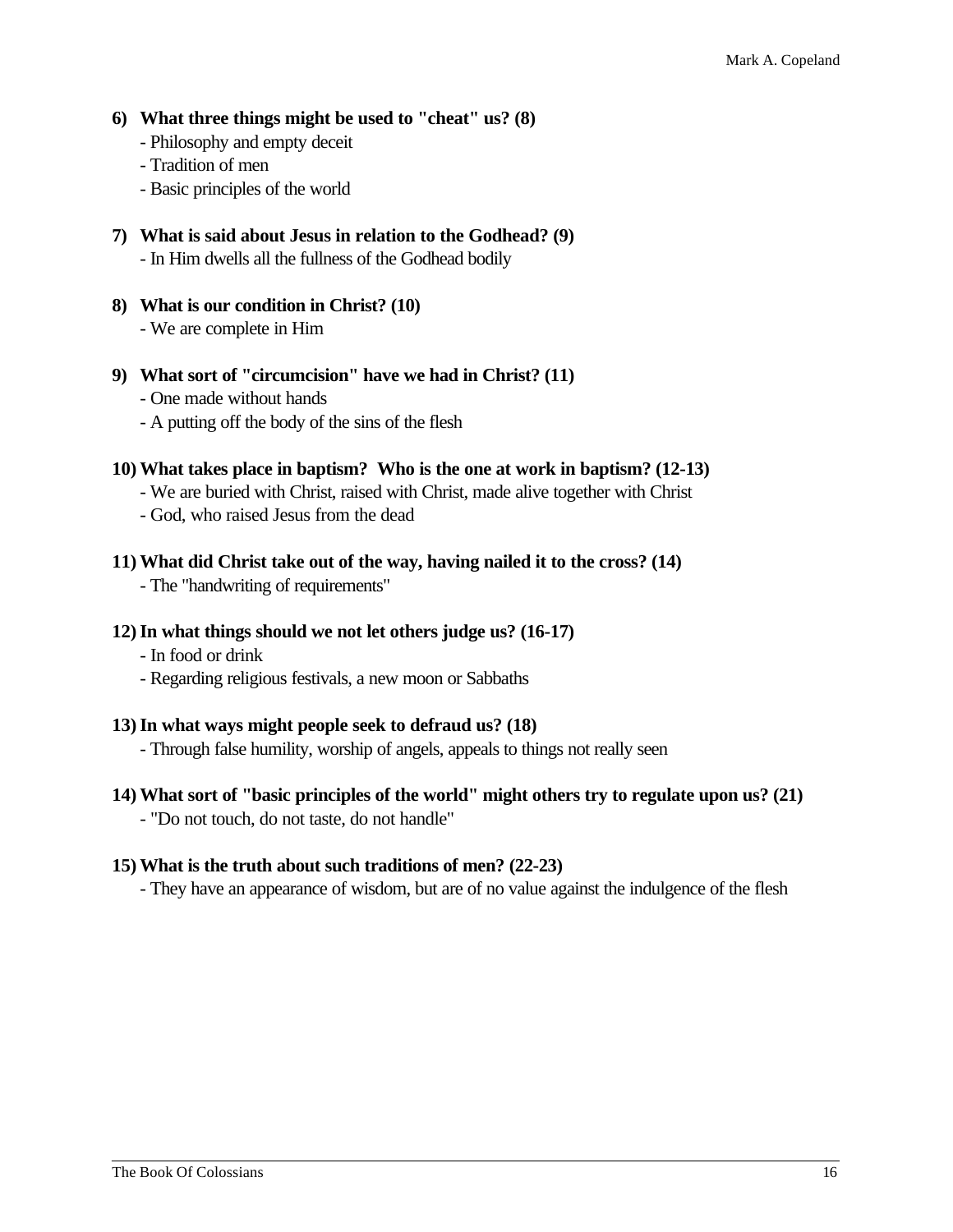# **The Epistle To The Colossians Chapter Three**

# **OBJECTIVES IN STUDYING THIS CHAPTER**

1) To see what Paul offers as the Christian solution in dealing with the problem of sin

2) To understand what our responsibilities are as "the elect of God, holy and beloved"

# **SUMMARY**

Having warned the brethren of "the Colossian Heresy", and the need to be established in the faith of Jesus Christ, Paul now offers a detailed description of "the Christian Solution" to the problem of sin in their lives. Rather than being deceived or swayed by false alternatives, they need to seek those things above, where Christ is, to set their minds on things above and not on the earth. This is because they have been raised with Christ (cf. **Co 2:12**) and their life is now hidden in Christ, awaiting the day of His coming in which they will appear with Him in glory (**1-4**).

With minds set on Christ, they need to "put to death" those sins in which their earthly members engaged, and upon which the wrath of God is coming. This is done by "putting off" the old man with his deeds, and "putting on" the new man who is being renewed in knowledge after the image of Christ. The deeds of the old man and the characteristics of the new man are defined by Paul, followed with exhortations to allow the "peace of God" to rule in their hearts and to let the "word of Christ" dwell in them richly. He also charges them to do all things in the name of the Lord Jesus, giving thanks to God the Father (**5-17**).

As so much of their daily lives revolve around the home, Paul also addresses the responsibilities of various family members as they serve the Lord (**18-4:1**).

# **OUTLINE**

#### **I. THE CHRISTIAN SOLUTION (1-17)**

#### **A. SET YOUR MIND ON THINGS ABOVE (1-4)**

- 1. Since you were raised with Christ, seek those things above (**1-2**)
	- a. Where Christ is, seated at God's right hand (**1**)
	- b. Not on the things on the earth (**2**)
- 2. For you have died, one day to appear with Christ in glory (**3-4**)
	- a. Your life is now hidden with Christ in God (**3**)
	- b. When Christ appears, you will also appear with Him in glory (**4**)

#### **B. PUT OFF THE OLD MAN (5-9)**

- 1. Put to death the members of your body (**5**)
	- a. Fornication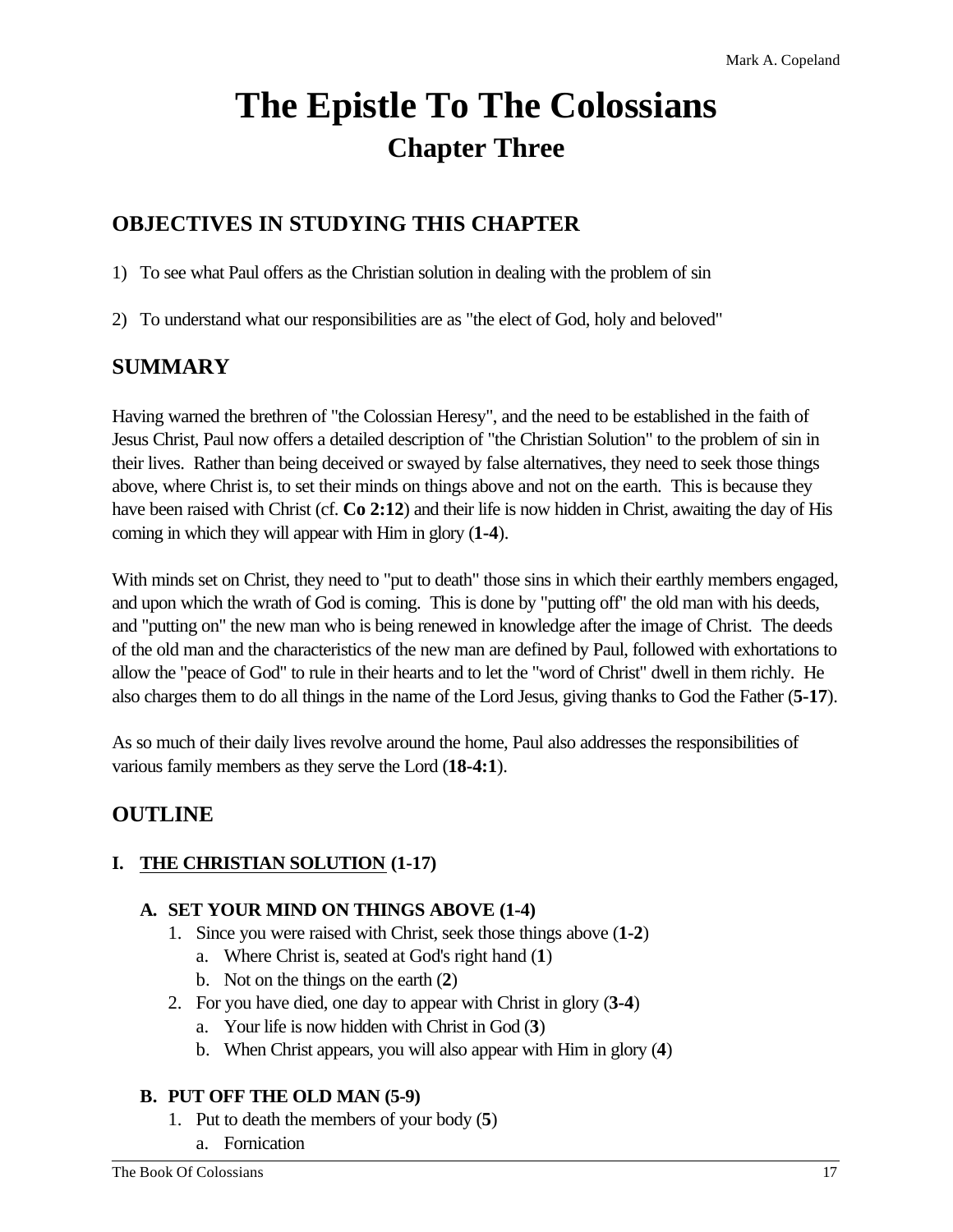- b. Uncleanness
- c. Passion
- d. Evil desire
- e. Covetousness, which is idolatry
- -- For the wrath of God is coming upon the sons of disobedience, and you also once walked in such things (**6-7**)
- 2. Put off the old man with his deeds (**8-9**)
	- a. Anger
	- b. Wrath
	- c. Malice
	- d. Blasphemy
	- e. Filthy language
	- f. Lying to one another

#### **C. PUT ON THE NEW MAN (10-17)**

- 1. In which you are renewed in the image of our Creator, where there is neither:
	- a. Greek nor Jew
	- b. Circumcised nor uncircumcised
	- c. Barbarian, Scythian
	- d. Slave nor free
	- -- But Christ, who is all and in all (**10-11**)
- 2. As God's elect, put on Christ-like qualities (**12-14**)
	- a. Tender mercies
	- b. Kindness
	- c. Humbleness of mind
	- d. Meekness
	- e. Longsuffering
	- f. Bearing with one another
	- g. Forgiving one another, even as Christ forgave you
	- h. Above all these things, put on love, the perfect tie that binds
- 3. In addition...
	- a. Let God's peace rule in your heart, and be thankful (**15**)
	- b. Let Christ's word dwell in you richly, teaching and admonishing one another with song, singing with grace in your hearts to the Lord (**16**)
	- c. Do all things in the name of the Lord Jesus, with thanksgiving to God (**17**)

#### **II. FAMILIAL RESPONSIBILITIES (18-4:1)**

#### **A. WIVES TOWARD THEIR HUSBANDS (18)**

- 1. Submit to your own husbands
- 2. As is fitting in the Lord

#### **B. HUSBANDS TOWARDS THEIR WIVES (19)**

- 1. Love your wives
- 2. Do not be bitter toward them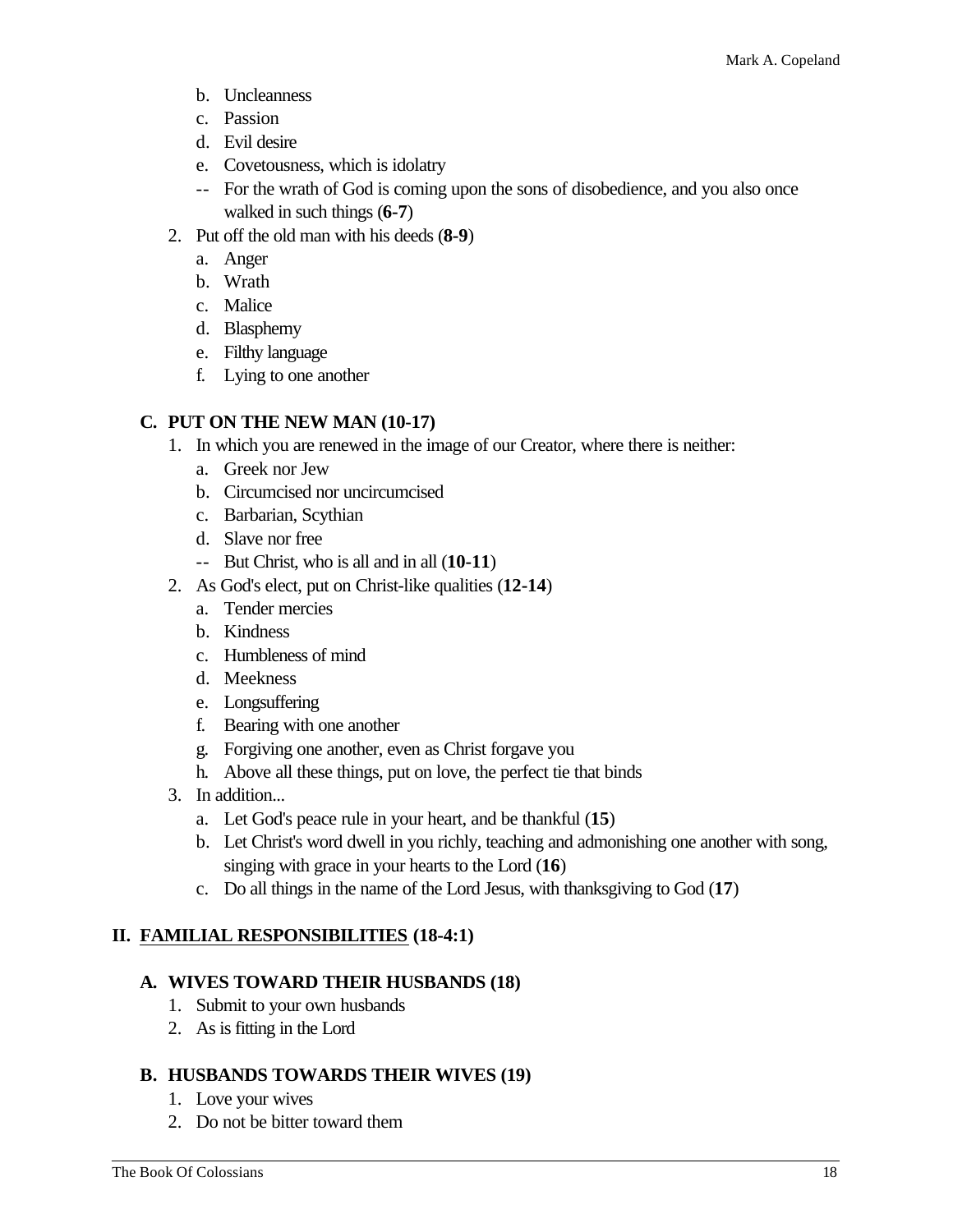#### **C. CHILDREN TOWARD THEIR PARENTS (20)**

- 1. Obey your parents in all things
- 2. This is well pleasing to the Lord

#### **D. FATHERS TOWARD THEIR CHILDREN (21)**

- 1. Do not provoke your children
- 2. Or they may become discouraged

#### **E. SERVANTS TOWARD THEIR MASTERS (22-25)**

- 1. Obey your earthly masters in all things (**22**)
	- a. Not with eye-service, seeking only to please men
	- b. But with sincerity of heart, fearing God
- 2. Do your work heartily (**23-24**)
	- a. As to the Lord and not to men (**23**)
	- b. Knowing that from the Lord you will receive the inheritance (**24**)
- 3. He who does wrong... (**25**)
	- a. Will be repaid for the wrong he does
	- b. There will be no partiality

#### **F. MASTERS TOWARD THEIR SERVANTS (4:1)**

- 1. Give your servants what is just and fair
- 2. Knowing that you also have a Master in heaven

## **REVIEW QUESTIONS FOR THE CHAPTER**

- **1) What are the main points of this chapter?**
	- The Christian solution (1-17)
	- Familial responsibilities (18-4:1)

#### **2) What twofold charge is given to those who have been raised with Christ? (1-2)**

- Seek those things which are above, where Christ is
- Set your mind on things above, not on things on the earth

#### **3) Where is our "life" at the present? When shall it appear? (3-4)**

- Hidden with Christ in God
- When Christ appears (i.e., His Second Coming)
- **4) What sins are we to "put to death"? (5)**
	- Fornication, uncleanness, passion, evil desire, and covetousness (which is idolatry)

#### **5) Why must we put them to death? (6)**

- Because the wrath of God is coming upon the sons of disobedience

#### **6) What other sins must we "put off"? (8,9)**

- Anger, wrath, malice, blasphemy, filthy language, lying to one another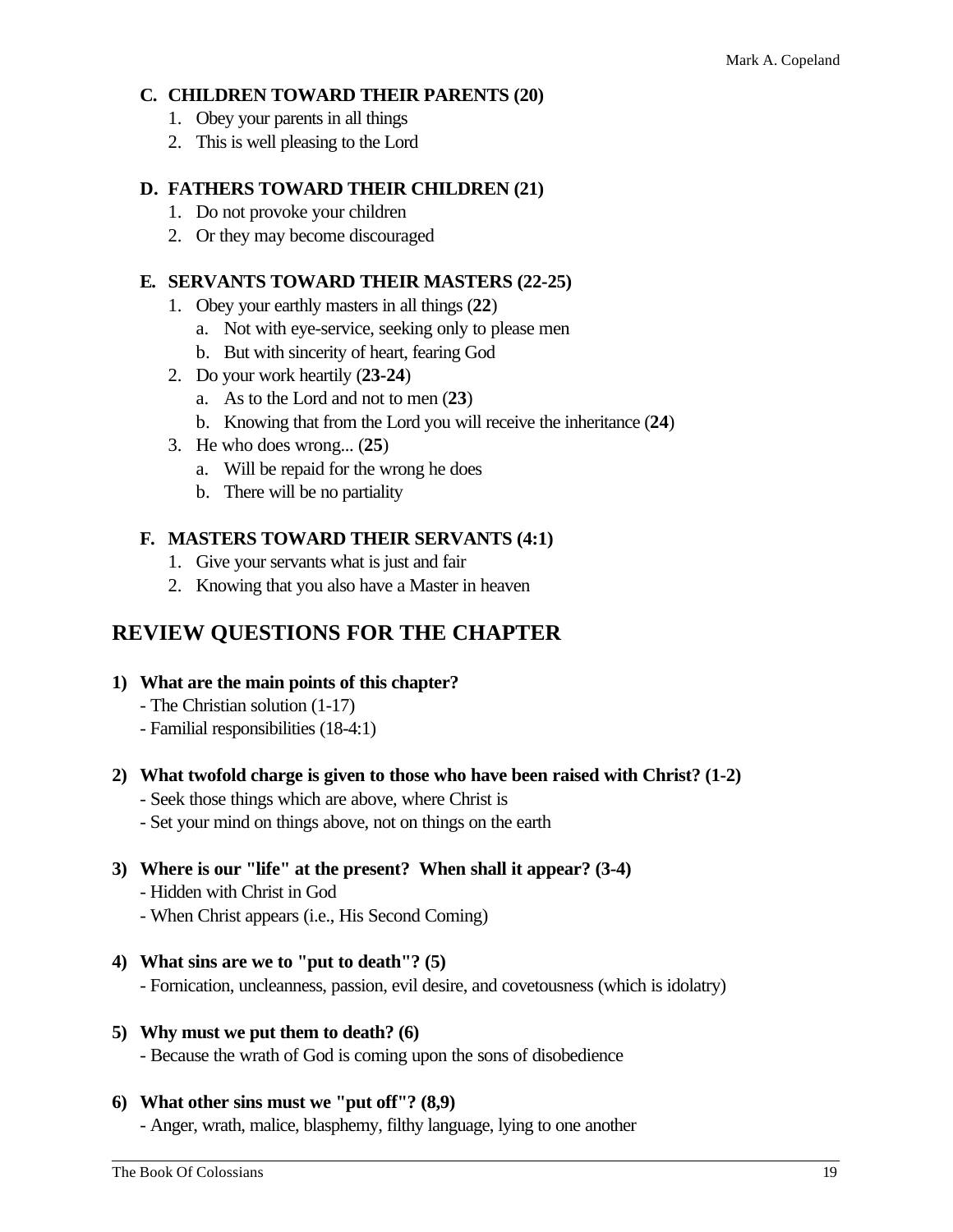#### **7) What have we "put off", and what have we "put on"? (9-10)**

- We have "put off the old man with his deeds"

- We have "put on the new man who is renewed in knowledge according to the image of Him who created him" (i.e., Christ)

#### **8) As God's elect (chosen), holy and beloved, what are we to "put on"? (12-14)**

- Tender mercies, kindness, humbleness of mind, meekness, longsuffering, bearing with one another, forgiving one another as Christ forgave us, and love

**9) What must we allow the "peace of God" do? (15)** - Rule in our hearts

#### **10) What must we allow the "word of Christ" do? (16)**

- Dwell in our hearts richly

#### **11) How are we to teach and admonish one another? (16)**

- In psalms, hymns, and spiritual songs, singing with grace in our hearts to the Lord

#### **12) How are we to do all things, whether in word or deed? (17)**

- In the name of the Lord Jesus, giving thanks to God the Father through Him

#### **13) What is the duty of wives? (18)**

- To submit to their own husbands

#### **14) What is the duty of husbands? (19)**

- To love their wives and not be bitter toward them

#### **15) What is the duty of children? (20)**

- To obey their parents in all things

#### **16) What is the duty of fathers? (21)**

- Not to provoke their children

#### **17) What is the duty of servants? (22-23)**

- To obey their masters in all things
- Not with eye-service, as pleasing men, but in sincerity of heart, fearing God
- To do all things heartily, as to the Lord

#### **18) What positive motivation is there for a servant to so act? What negative motivation? (24-25)**

- Serving the Lord Christ, they will receive the reward of the inheritance
- Those who do wrong will be repaid, with no partiality being shown

#### **19) What is the duty of masters? What motivation is offered to do this? (4:1)**

- To give their servants what is just and fair
- They too have a Master, one who is heaven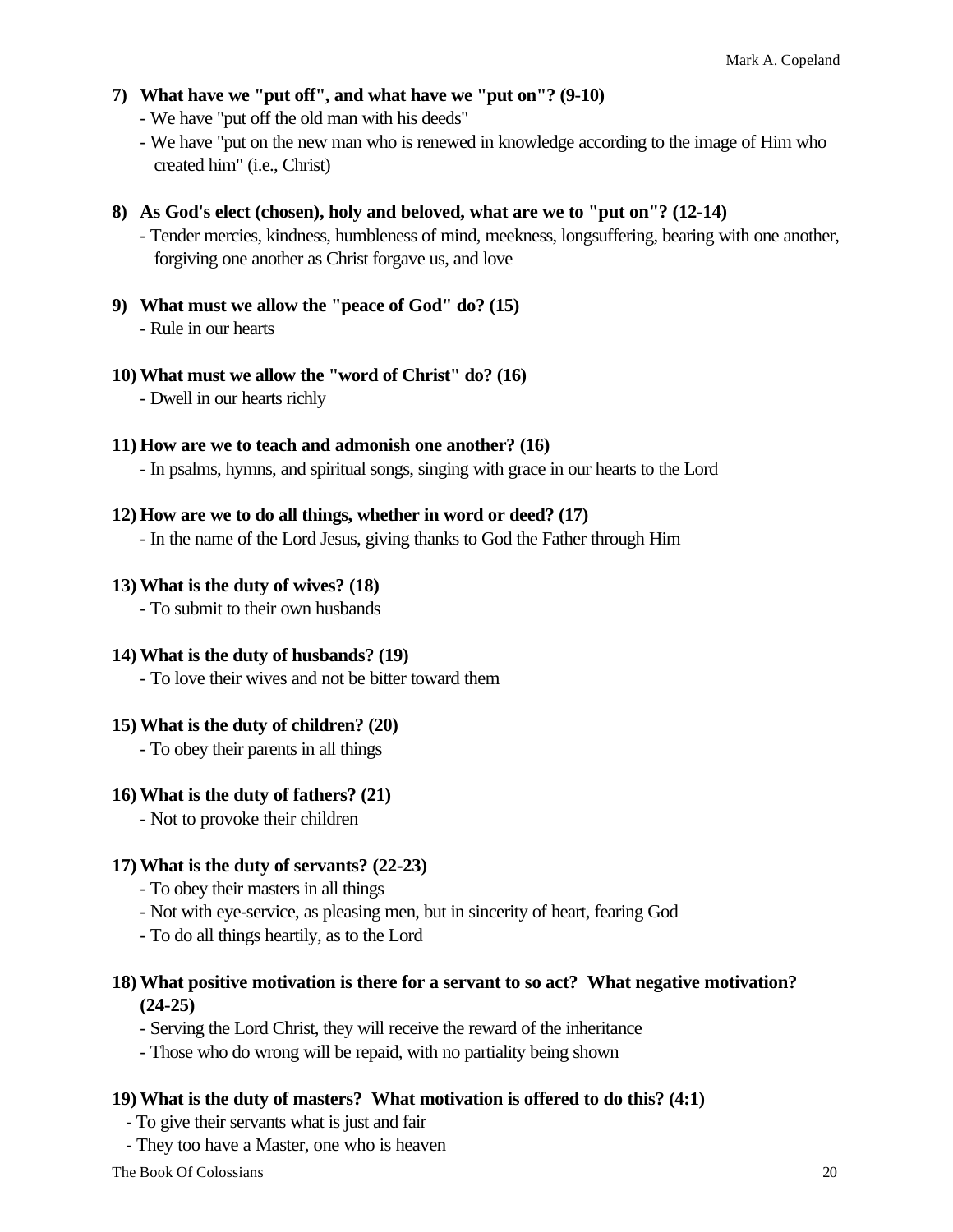# **The Epistle To The Colossians Chapter Four**

# **OBJECTIVES IN STUDYING THIS CHAPTER**

- 1) To consider the importance of prayer, and proper conduct toward those who are not Christians
- 2) To appreciate the value of God's "second string", those workers in the kingdom who assisted key players like Paul and contributed so much to the spread of the gospel

# **SUMMARY**

Paul concludes his section on "the Christian Solution" as an alternative to the heresies being proposed at Colosse with exhortations to prayer and proper conduct. His desire is that they devote themselves to prayer with vigilance and thanksgiving. A special request for prayer in his behalf is made, that God might give him an open door for the word of God, and that he might make the mystery of Christ known. Their own conduct is to be with wisdom toward outsiders, making good use of their time. This includes speaking with grace, knowing how one ought to answer others (**1-6**).

Paul then mentions several companions, starting with Tychicus and Onesimus who were evidently the bearers of this epistle, and who would inform them of Paul's circumstances. Special greetings are also sent from brethren with Paul. These included three Jewish brethren (Aristarchus, Mark, Jesus called Justus), a brother who was from Colosse (Epaphras), a beloved physician (Luke), and one we know from another epistle (Demas, cf. **2 Ti 4:9**) who later forsook Paul (**7-14**).

Finally, greetings are sent to those in Laodicea and the church meeting in the home of Nymphas, along with a charge to exchange epistles with the church in Laodicea. With a final exhortation for Archippus to fulfill his ministry, Paul signs off using his personal signature, asking that they remember his chains, and praying for grace on their behalf (**15-18**).

# **OUTLINE**

## **I. EXHORTATIONS TO PRAYER AND PROPER CONDUCT (2-6)**

#### **A. DEVOTE YOURSELVES TO PRAYER (2-4)**

- 1. Continue earnestly in prayer, being vigilant with thanksgiving (**2**)
- 2. Pray for ministers of God, like Paul (**3-4**)
	- a. That God would open a door for the Word (**3a**)
	- b. That Paul would make the mystery of Christ manifest (**3b-4**)

#### **B. CONDUCT YOURSELVES PROPERLY (5-6)**

- 1. Walk in wisdom toward outsiders, making the most of your time (**5**)
- 2. Speak with grace, properly answering each one (**6**)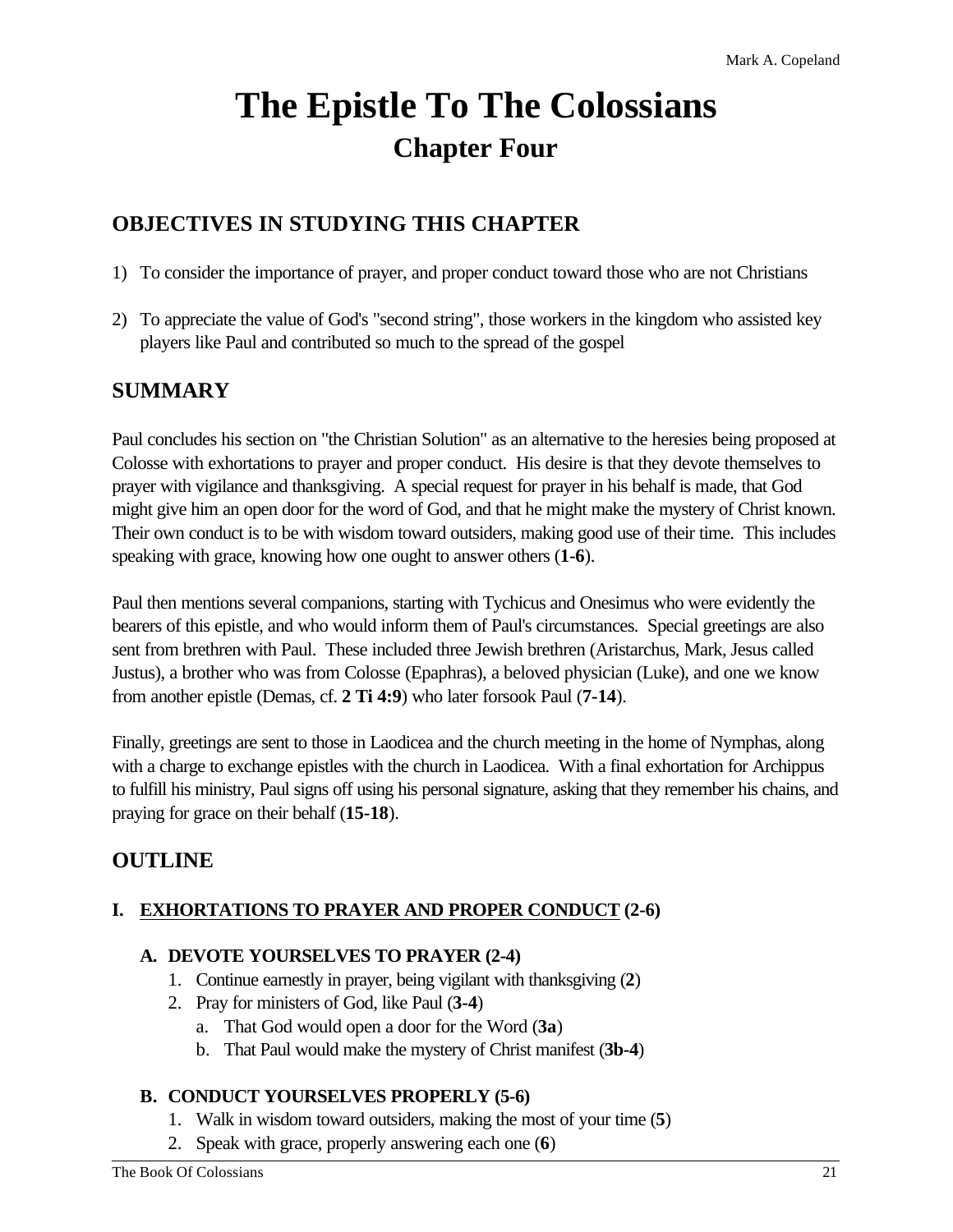#### **II. PAUL'S COMPANIONS (7-14)**

#### **A. COMMENDATION OF HIS MESSENGERS (7-9)**

- 1. Tychicus (**7-8**)
	- a. A beloved brother, faithful minister, and fellow servant in the Lord (**8a**)
	- b. Sent by Paul to inform them of his circumstances, and to comfort their hearts (**8b-9**)

#### 2. Onesimus (**9**)

- a. A faithful and beloved brother, from Colosse (**9a**)
- b. He also will inform them of Paul's circumstances (**9b**)

#### **B. GREETINGS FROM HIS FRIENDS (10-14)**

- 1. From Aristarchus, a fellow prisoner (**10a**)
- 2. From Mark, a cousin of Barnabas, whom they are to welcome if he comes (**10b**)
- 3. From Jesus, called Justus, who together with Aristarchus and Mark are Paul's only fellow workers for the kingdom of God who are of the circumcision (**11**)
- 4. From Epaphras (**12-13**)
	- a. One of their number at Colosse (**12a**)
	- b. A servant of Christ in their behalf (**12b**)
		- 1) Laboring fervently for them in prayers
		- 2) Praying that they may stand perfect and complete in all the will of God
	- c. Paul bears witness of his great zeal (**13**)
		- 1) For those at Colosse (**13a**)
		- 2) For those in Laodicea and Hierapolis (**13b**)
- 5. From Luke, the beloved physician (**14a**)
- 6. From Demas (**14b**)

#### **III.CONCLUDING REMARKS (15-18)**

#### **A. PERSONAL MESSAGES (15-17)**

- 1. Greet the brethren (**15**)
	- a. Those who are in Laodicea (**15a**)
	- b. Nymphas and the church in his house (**15b**)
- 2. Exchange epistles (**16**)
	- a. Once this epistle is read, see that it is read in the church of the Laodiceans (**16a**)
	- b. You also read the epistle from the church in Laodicea (**16b**)
- 3. A charge to Archippus, that he take heed to his ministry received from the Lord, and to fulfill it (**17**)

#### **B. A PERSONAL SIGNOFF (18)**

- 1. Salutation written by his own hands (**18a**)
- 2. A plea to remember his chains (**18b**)
- 3. A prayer that grace be with them (**18c**)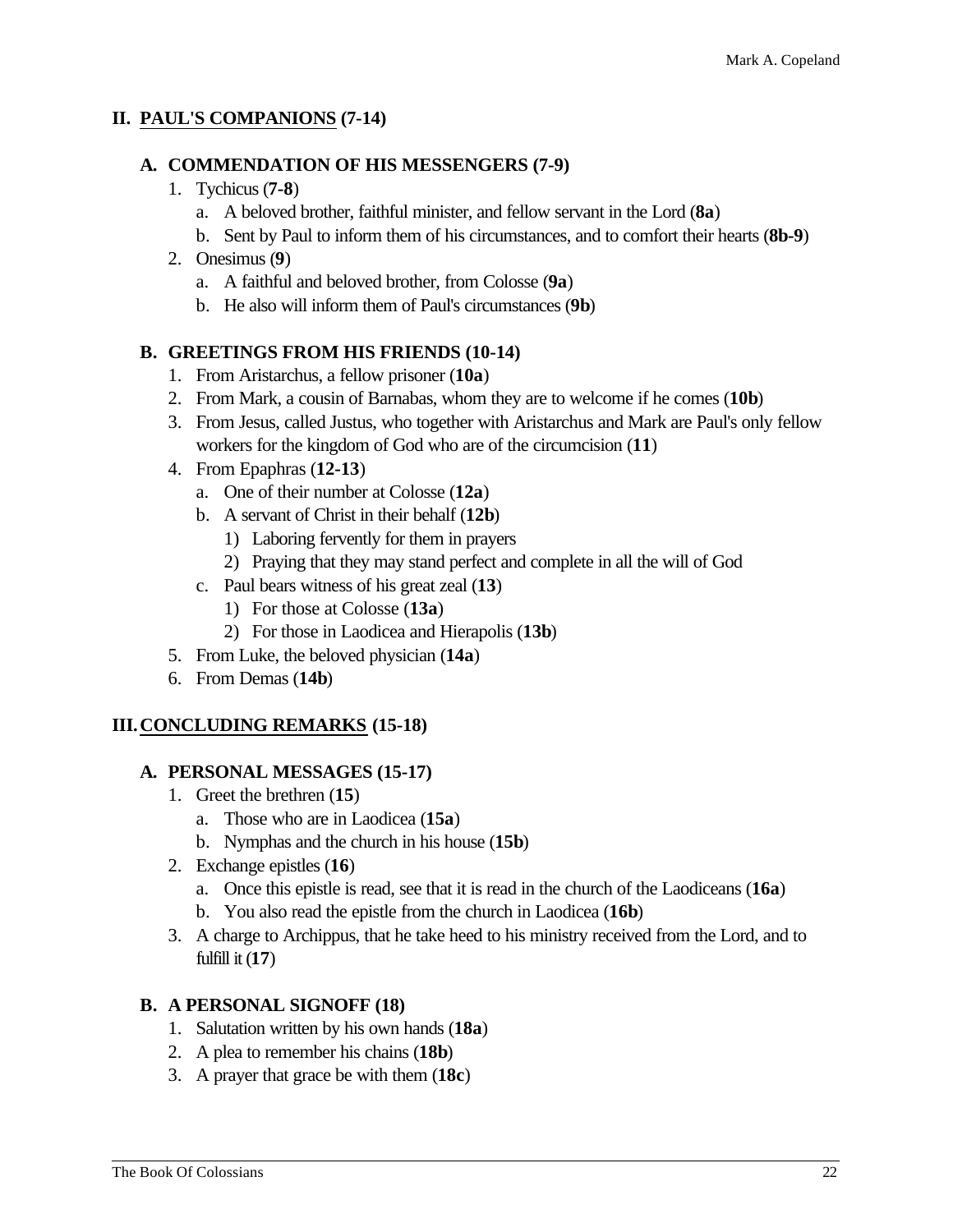# **REVIEW QUESTIONS FOR THE CHAPTER**

#### **1) What are the main points of this chapter?**

- Exhortations to prayer and proper conduct (2-6)
- Paul's companions (7-14)
- Concluding remarks (15-18)

#### **2) In calling them to earnest prayer, what four things does Paul ask of them? (2-4)**

- That they pray with vigilance
- That they pray with thanksgiving
- That they pray for God to provide an open door for the word
- That they pray for him to be able to make the mystery of Christ manifest

#### **3) How were they to walk? (5)**

- In wisdom toward outsiders, making good use of their time

#### **4) How were they to speak? (6)**

- With grace, knowing how to answer each one

#### **5) How is Tychicus described? Why was Paul sending him? (7-8)**

- A beloved brother, faithful minister, and fellow servant in the Lord
- To inform them of Paul's circumstances and comfort their hearts

# **6) How is Onesimus describe? What was Paul sending him? (9)**

- A faithful and beloved brother, one of them
- To make known the things happening in Rome
- **7) What three men were Paul's only fellow workers for the kingdom of God who were of the circumcision, i.e. Jews? (10-11)**

- Aristarchus, Mark, Justus

**8) What is said about Epaphras in relation to the churches in Colosse, Laodicea, and Hierapolis? (12-13)**

- Labors fervently for them in prayer, that they might stand perfect and complete in all the will of God

- Has a great zeal for them

#### **9) Who else sends greetings? (14)**

- Luke, the beloved physician, and Demas

#### **10) To what two groups does Paul send greetings? (15)**

- To the brethren in Laodicea
- To Nymphas and the church in his house